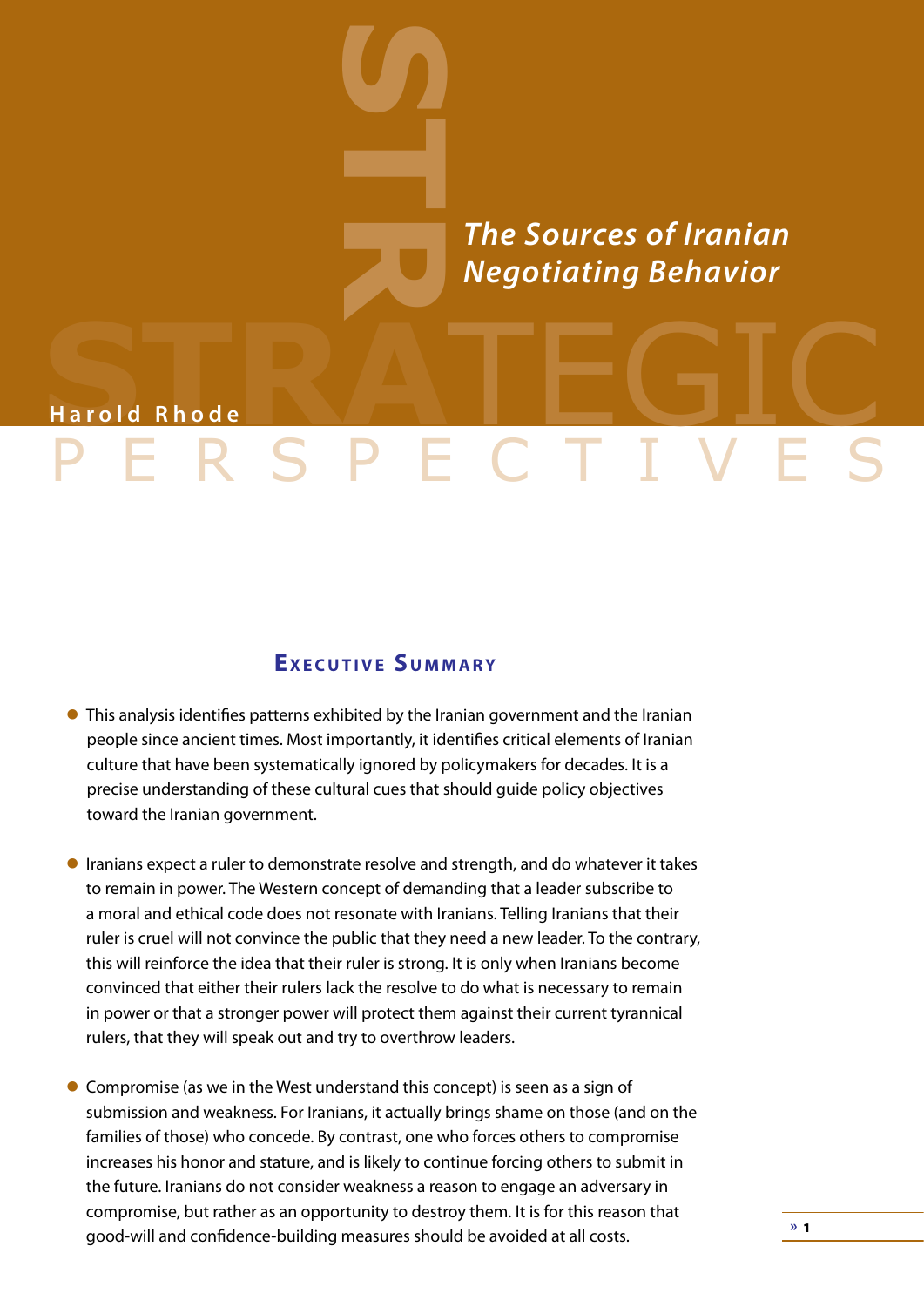- What Iranians really believe, they usually keep to themselves. Instead, they tell those with power what they think their leaders want to hear. This is the concept of *ketman*, or dissimulation. Iranians do not consider *ketman* (*taqiyah* in Arabic) to be lying. And they have developed it into a fine art, which they view as a positive form of selfprotection.
- Western cultural biases regarding, and demanding, honesty make it easy to misunderstand Iranians. Iranians have learned to cope with adverse situations by being warm, gracious, polite, and obsequious. Westerners, especially Americans who place a high value on candor, straightforwardness, and honesty, are often bamboozled by Iranians who know that those in the West are easily taken in by their effusively friendly, kind, generous, and engaging behavior.
- Negotiations are opportunities to best others, to demonstrate power, and to make sure opponents know who is the boss. In politics, Iranians negotiate only after defeating their enemies. During these negotiations, the victor magnanimously dictates to the vanquished how things will be conducted thereafter. Signaling a desire to talk before being victorious is, in Iranian eyes, a sign of weakness or lack of will to win.
- When the West establishes itself as the most powerful force and shows strength and resolve, Iranians will most likely come on board. They do not want to be on the losing side. If military action is eventually required, the targeting of national symbols and leadership strongholds may be enough to demonstrate that the balance of power in Iran is quickly shifting. By applying this principle, the West may not need to bomb Iran's nuclear facilities or launch a large-scale invasion to bring down Iran's rulers and stop the nuclear program.
- Iranians look around them and see that others in their neighborhood such as Russia, Israel, Pakistan, India, and China all have the bomb. To say that Iran shouldn't have the bomb is considered an affront to Iranian patriotism. Using a little ingenuity, we could drive a wedge between the Iranian government and the Iranian people. We should make clear that we are not opposed to Iran acquiring nuclear weapons. We are only opposed to the current government having a nuclear arsenal because it is the largest state-sponsor of terrorism in the world and does its utmost to undermine its neighbors and remove U.S. influence in the region. If the current government acquires nuclear weapons, it might very well use them.
- If the West is to succeed, Iranians must be convinced, in terms they understand, that America is prepared to establish itself as a powerful force and help the Iranian population liberate themselves from the tyranny under which they live.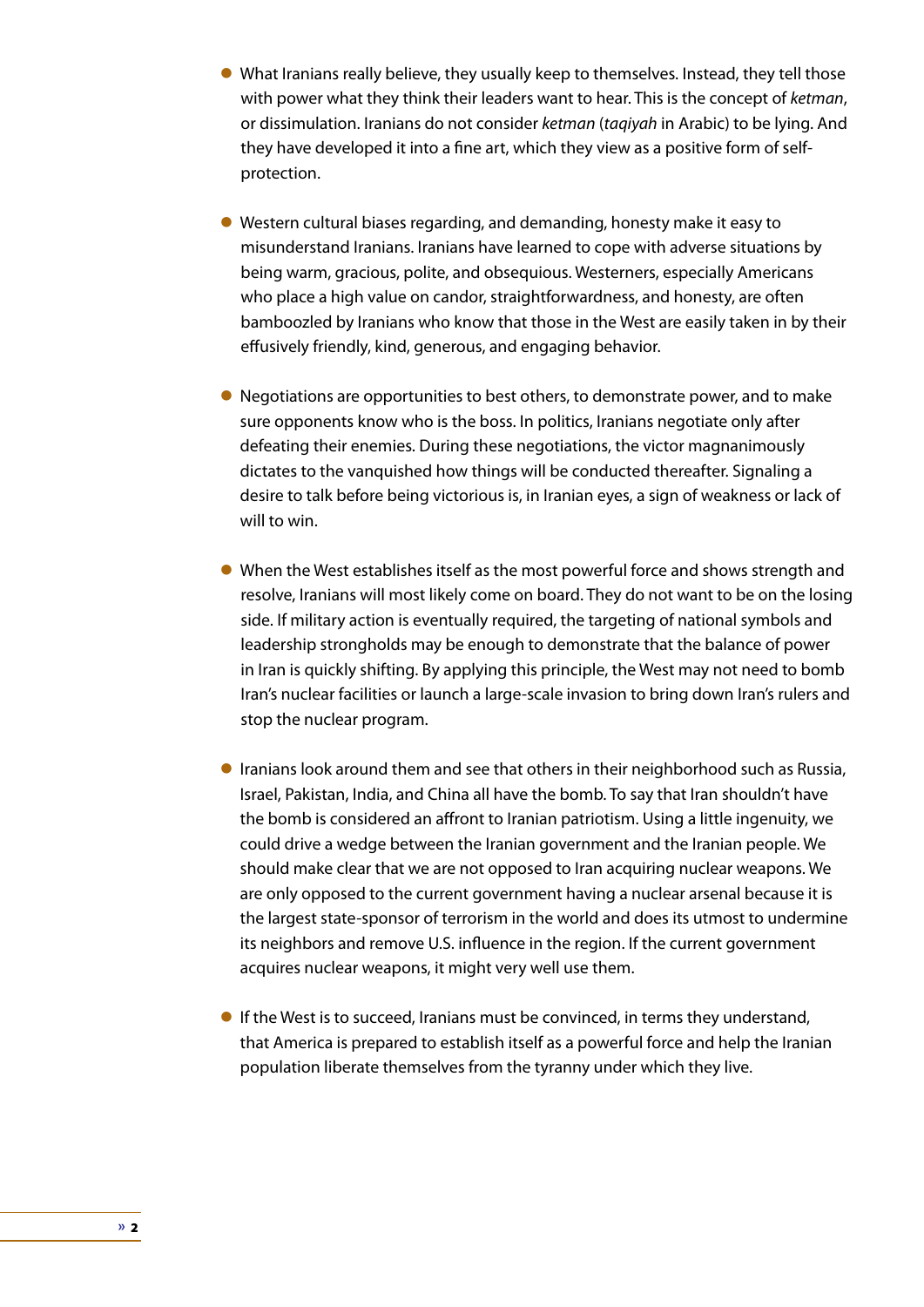# **UNDERSTANDING KEY IRANIAN CULTURAL CUES**

The Iranian regime currently sits on the threshold of developing nuclear weapons, a scenario that endangers the entire Middle East, the United States, and even Iranians themselves. Yet this situation is by no means a new development.

Since the onset of the Islamic Revolution in 1979, the Iranian government has been using every means at its disposal to terrorize the world. Governments in the West have tried various approaches to dealing with the Iranian regime including appeasement, negotiations, and sanctions. Yet the Iranian government has not been dissuaded from sponsoring and implementing terror tactics, and has not been convinced to halt its illegal nuclear program.

To the contrary, for the past 31 years the Iranian government has been further emboldened by the West's inability to deter the agenda of the Islamic Revolution. The regime, today led by Supreme Leader Ayatollah Sayyed Ali Khamenei, President Mahmoud Ahmadinejad, and the Islamic Revolutionary Guards Corps, continues to widen its global axis of influence as it races toward nuclear weapons capacity at an alarming pace.

Time is running short for the international community to prevent Iran from obtaining nuclear weapons, which will undoubtedly be used as leverage over its neighbors in the region as well as the West, if not detonated.

If the international community is going to succeed in aborting Iran's nuclear agenda, a rapid reassessment of policy is needed. The root causes of 30-plus years of diplomatic failures must be exposed, and alternative strategies must be quickly implemented.

This analysis will not suggest precise courses of action for dealing with the nuclear threat the world now faces at the hands of the Iranian regime. Rather, it identifies patterns exhibited by the Iranian government and, for that matter, the Iranian people since well before the onset of the Islamic Revolution.

Most importantly, it identifies critical elements of Iranian culture that have been systematically ignored by policymakers for decades. It is a precise understanding of these cultural cues that should guide policy objectives toward the Iranian government.

Many of the cultural elements found within Iran do not neatly align with values embedded in Western-style diplomacy. Yet, if our understanding of Iranian culture does not improve, and if Iranian values and cues are not internalized, we may find ourselves outsmarted and bullied by an Iranian government operating under an active nuclear umbrella.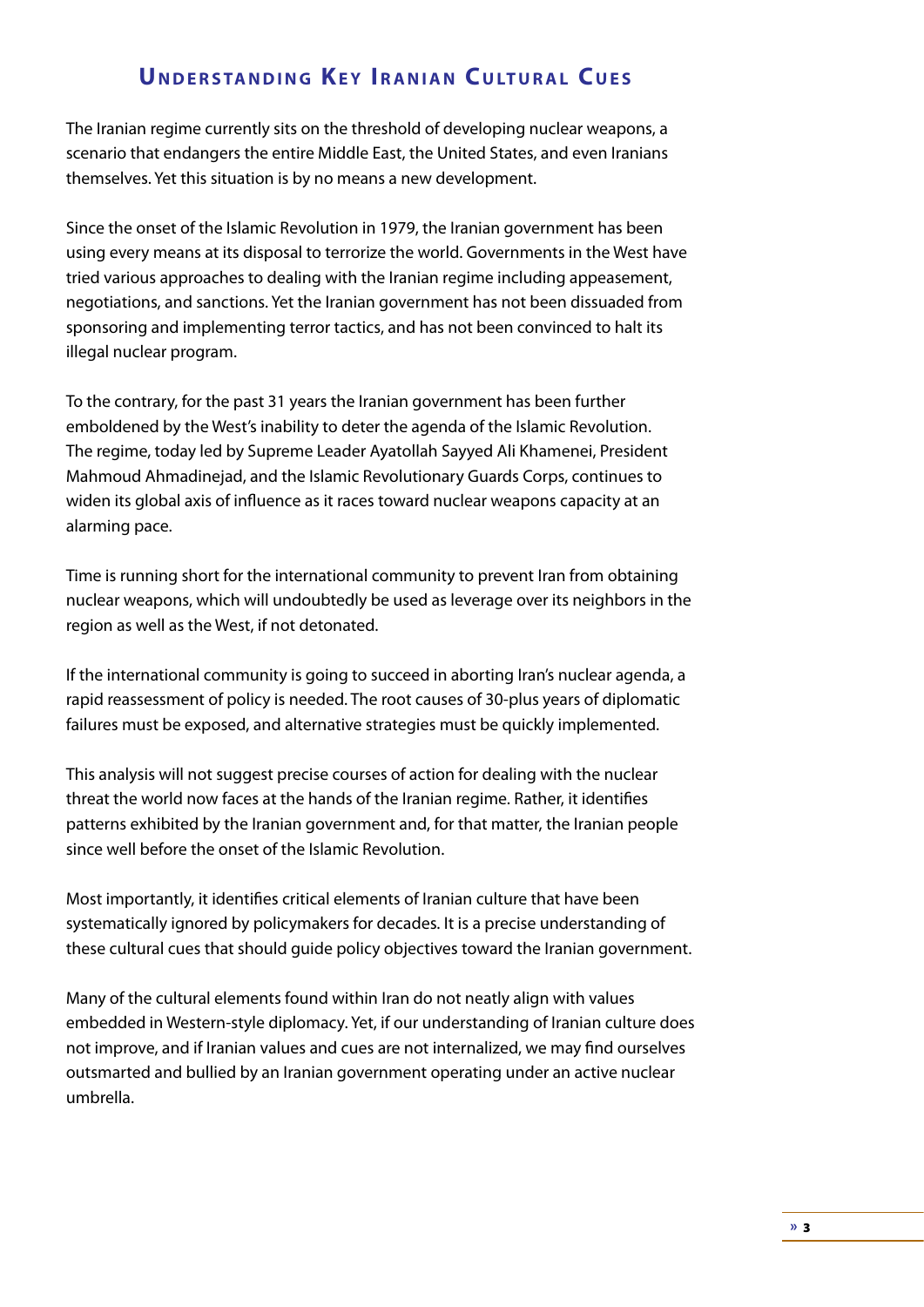# **THE RESILIENCE OF FRANIAN CULTURE FOLLOWING ARAB CONQUEST**

The best way to understand the Iranian mind is to examine Iran's storied history, and consider how Iran has survived as a cultural and political entity since the advent of Islam.

Iranians have a strong sense of patriotism and loyalty to their country.<sup>1</sup> Unlike most other Muslim countries in the Arab world, Iran has existed as a cultural and political entity for more than 2,500 years, long before the advent of Islam. Thus, Iranians have always had a distinct sense of unique cultural and political identity.

*Unlike most other Muslim countries in the Arab world, Iran has existed as a cultural and political entity for more than 2,500 years, long before the advent of Islam.*

Prior to the Arab-Islamic conquests of the seventh century, Iran had a long tradition of conquering other nations and absorbing other peoples.

In order to protect its longstanding history, when conquered themselves, Iranians allowed themselves to become subjected to foreign rule, yet developed a resiliency to the politics and culture of their conquerors. Iranians essentially persuaded their conquerors, "Come in and rule us, but do so using our ways, and assimilate into our culture."

In the 630s, Arab Muslims poured out of the Arabian Peninsula to conquer the world in the name of Islam. Within 100 years they had captured the Arab world, crossed the Straits of Gibraltar into Spain, and had expanded eastward into what is today Pakistan. By 750, most of what we know today as the Arab world – the Middle East and North Africa – had become Arabicized, linguistically and culturally. The local languages and cultures were decimated. But not in Iran.2

During the 300 years that followed, the few Iranian documents and literature that came out of the period were almost exclusively written in Arabic and are Islamic in nature. Yet by the 900s, history notes an incredible transformation. The Persian language reemerged as the spoken and written language of Iran, albeit written in Arabic letters and with many Arabic words, but it was, linguistically and culturally, distinctly Persian.<sup>3</sup>

These Persian-speakers were now Muslims, but unlike their neighbors to the West, they did not become Arabs.

To understand how this transformation occurred is to understand the resiliency of the Iranian people. As a former conqueror, the Iranian population included senior government officials who had the experience of ruling empires. The nomadic Arabs who conquered Iran did not have experience ruling large territories and foreign peoples. They needed help.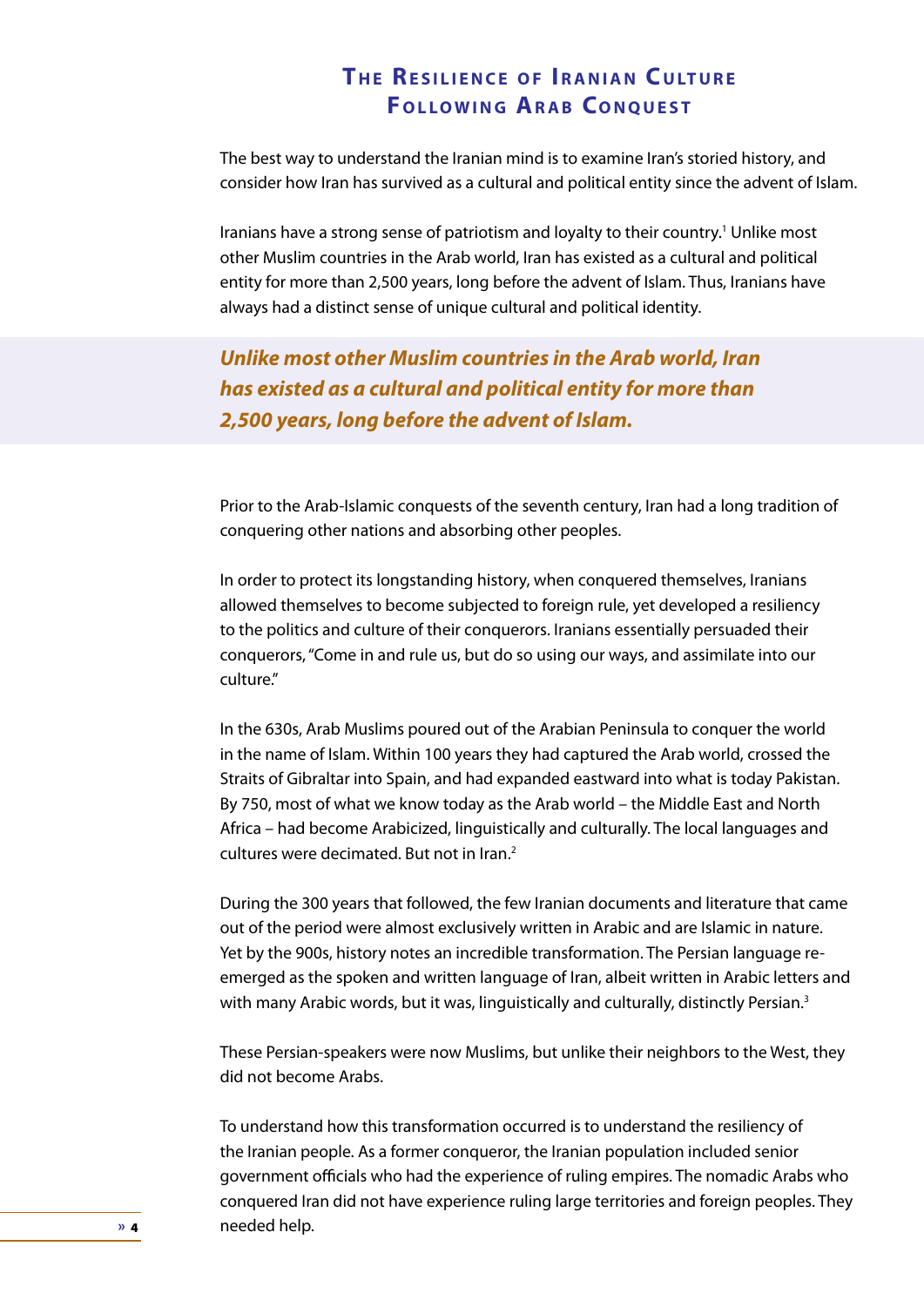Persians stepped in and taught the nomads how to rule, and to do so in the Iranian style. As a result, Persian culture was able to absorb its invaders and teach its conquerors how to rule. Gradually, the new rulers became culturally Persianized, even if they were Arabs.

Within approximately 150 years of the Arab-Islamic conquests, Persian/Iranian political culture became dominant in much of the eastern part of what we today know as the Middle East, and in the eastern Islamic world which extended deep into today's India.

In approximately 750, Abu Muslim, of the northeastern Iranian province of Khorasan, led a revolt against the Arab-Islamic Umayyad dynasty that was ruling the Islamic world from Damascus. Abu Muslim installed a descendent of the Muslim prophet Muhammad's uncle Abbas as the new caliph. The Persians essentially put the Abbasids in power and taught them how to rule a large empire using Persian political culture as their guide. The Islamic capital was moved from Damascus eastward to Baghdad, a city much closer to the Iranian cultural orbit.<sup>4</sup>

Persian political culture soon began to dominate the capital of the Islamic Empire in Baghdad. And the sophisticated and cunning Iranians, who were responsible for creating the Abbasid dynasty, similarly developed a new Islamic culture based on a synthesis of the dynasty's Arab rulers<sup>5</sup> and Persian culture. As such, Iranian culture was able to successfully withstand its Arab conquerors. The Abbasid dynasty would reign 500 years until 1258, when the Mongols sacked Baghdad.

# **MAJOR PRINCIPLES OF FRANIAN CULTURE**

Many of the Iranian cultural concepts that were identified in classical Islamic times are present in Iran to this day. Understanding these concepts provides insight into how to deal with contemporary Iran's government and its people.

What follows are a series of important principles or aspects of Iranian culture, with vignettes and episodes that illustrate these principles in action. It is important to note that both humor and proverb provide deep insight into a culture, and Iranian culture is rich in both.

#### **1. RESPECT FOR POWER, HERO WORSHIP**

Iranians expect a ruler to demonstrate resolve and strength, and do whatever it takes to remain in power. As such, it is the prerogative of Iranian rulers to be magnanimous or cruel. Iranians fear but respect cruelty as a tool of maintaining power. Rulers are expected to be cruel, and Iranians have a long tradition of placating their rulers.

The Western concept of demanding that a leader subscribe to a moral and ethical code does not resonate with Iranians. Telling Iranians that their ruler is cruel will not convince the public that they need a new leader. To the contrary, this will reinforce the idea that their ruler is strong.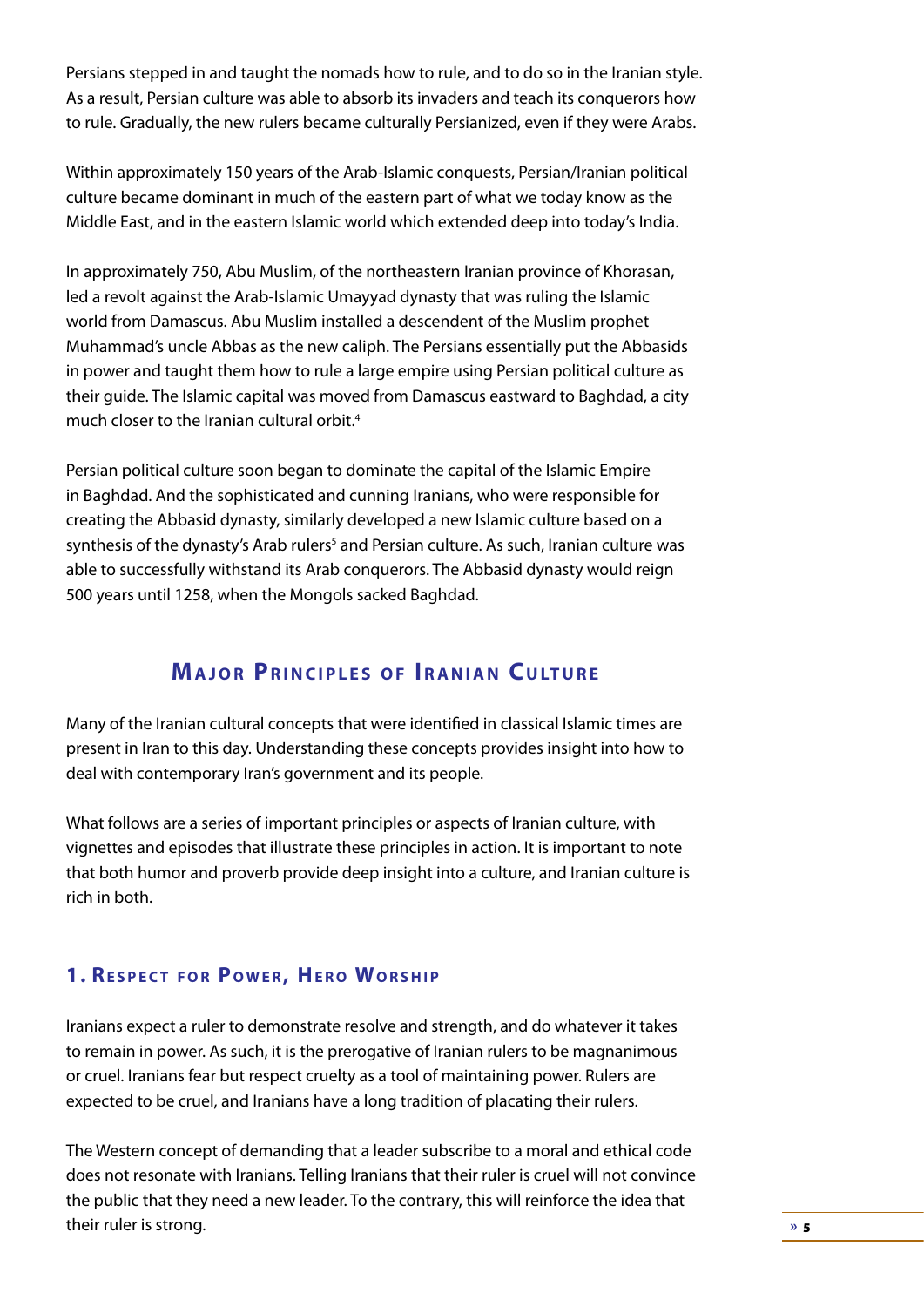Iranians respect power. What Iranians don't respect is weakness. It is when a ruler appears weak that Iranians quickly turn on him, and look for another ruler to "worship."6

It is only when Iranians become convinced that either their rulers lack the resolve to do what is necessary to remain in power or a stronger power will protect them against their current tyrannical rulers that they will speak out and try to overthrow leaders.

# *Iranians respect power. When a ruler appears weak, Iranians quickly turn on him, and look for another ruler to "worship."*

# *Khomeini retrieves the honor of Iran and of the Muslim world and humiliates the U.S.*

For centuries, it appeared to the Muslims that the non-Muslim world had been conquering and dividing up the Muslim world. The West had thus humiliated the Muslims, who proved powerless to stand up for themselves. The greatness of Ayatollah Khomeini, from a Muslim point of view, was that he was able to make the West answer to his dictates, in particular, humiliating the U.S. and restoring the Islamic world's honor.

Khomeini provided a model to the Muslim world, which observed carefully as America submitted to Khomeini's demands, particularly during the 444-day U.S. Embassy hostage crisis.

While America and the West had the opportunity to restore their own honor and respect, and stop Khomeini in his tracks, they did not. The Western display of weakness encouraged Khomeini to escalate the situation and continue to humiliate America.

That is why so many young Muslims – both Shiite and Sunni – affixed Khomeini's picture everywhere throughout the Muslim world. Khomeini restored Islam's honor. And Iran is continuing to follow Khomeini's model today through its dogged pursuit of nuclear weaponry and its undermining its neighbors. Moreover, Iran's regime is strengthened by what is, at best, the West's weak response.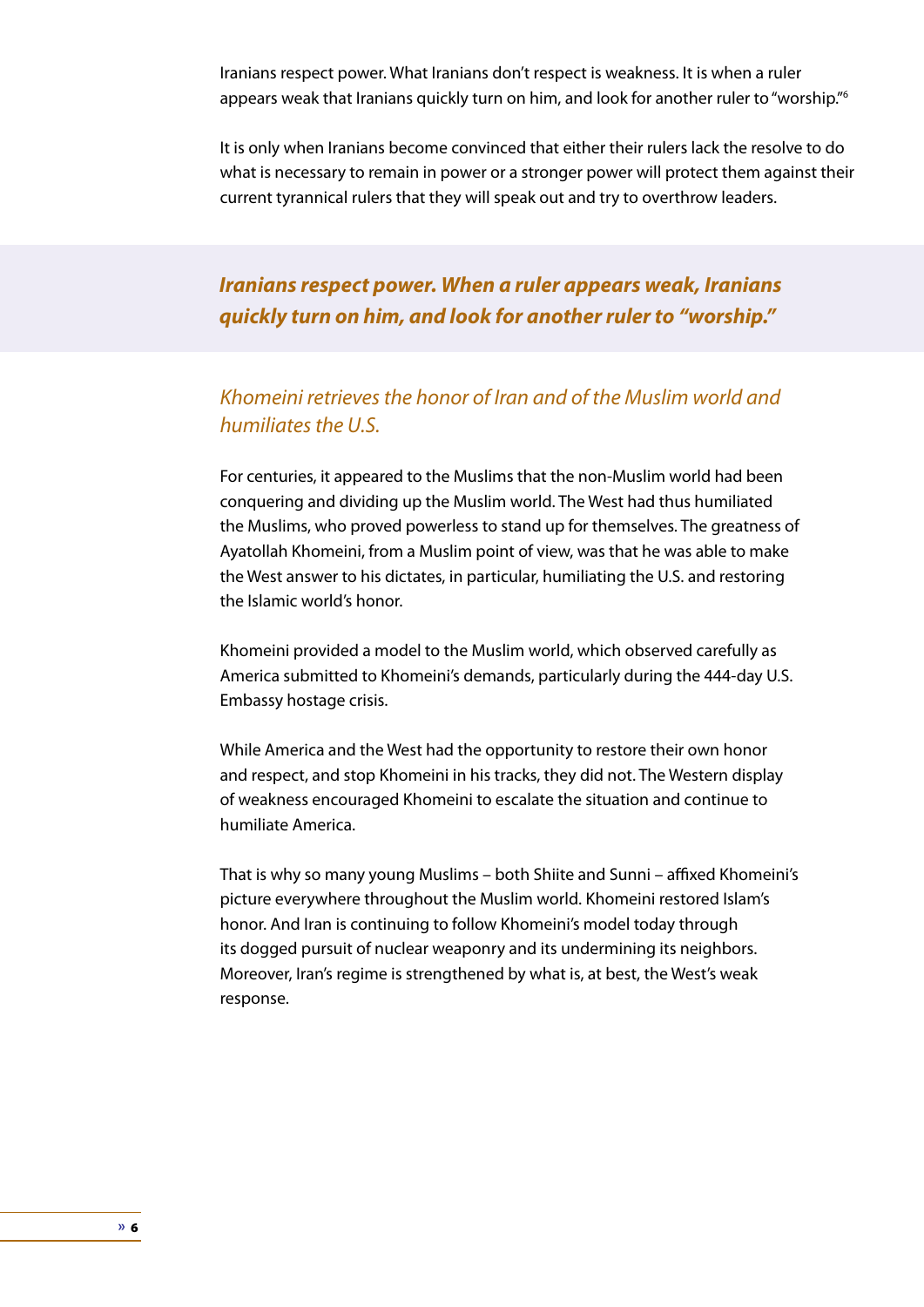# *Iranian students in 1978: "Death to the Shah, Long Live Khomeini, Who is Khomeini?"*

During the earlier and mid-stages of the Iranian Revolution when the Shah was still in power, an American studying at a university in a religious city in Iran related the following story:

He asked his fellow students which of six Grand Ayatollahs<sup>7</sup> their families followed – including the as-yet-publicly-unheard-of Ayatollah Khomeini. The students either feigned ignorance or mentioned the name of the well-known, non-political, Chief Grand Ayatollah Mohammad Kazem Shariat-Madari.8

Shortly thereafter, people began rioting in the streets against the regime. After the Shah proved either unable or unwilling to put down the riots, these same Iranian students began demonstrating in the streets, chanting, "Death to the Shah, Long Live Khomeini."

*In the Islamic Revolution of 1978/79, Iranians saw that power was shifting and quickly gravitated to Khomeini, the new strong man, even though most had no idea who he was.*

At the time of the revolution, the Shah proved he was weak because he did not put down the riots, and this grand ayatollah named Khomeini kept saying publicly what he planned to do after the Shah left. The Shah and his allies either did not or could not stop Khomeini from talking.

The students, who felt the current shifting, believed they had better jump on Khomeini's bandwagon to protect themselves. What these students shouted at these demonstrations meant little to them emotionally. What really mattered was that they not end up supporting the losing side.

Somewhat surprisingly, these same students, after demonstrating for Khomeini, contacted the American studying with them and asked him, "Who is Khomeini?"

The students wanted to know about Khomeini, for whom they had just demonstrated, and remembered that the American had previously mentioned Khomeini's name. They assumed he knew more about Khomeini than they did, so they contacted him. Iranians saw that power was shifting and, in typical Iranian fashion, quickly gravitated to the new strongman, even though most had no idea who he was.

From the Western point of view, this teaches us a great deal about the Islamic Revolution of 1978/79. While it appeared that the country genuinely supported Khomeini, most did not even know who he was.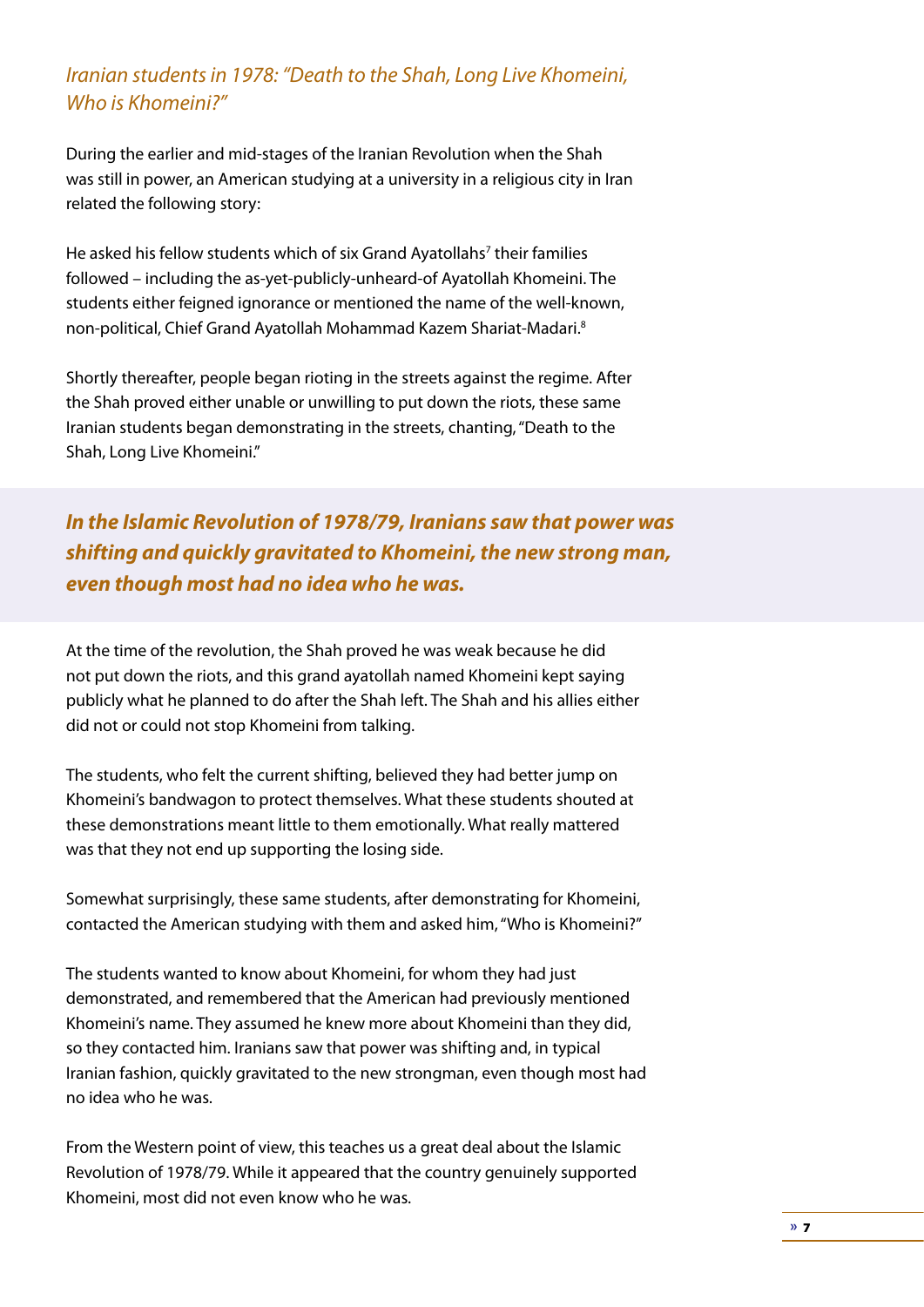#### **2. Respec t for Iran's Hi <sup>s</sup> tory**

Iranians are proud of their 2,500-year history and want to see their nation's pride restored. Iranians feel humiliated that their beloved country is vilified abroad, and a large number know that their tyrannical, terrorist rulers are the reason their country is seen as a pariah. They want to be able to travel the world freely, as citizens of a highlyrespected country, as they had done under the Shah.

Yet this desired return to normalcy is unlikely under the current regime. Positive change is unlikely to occur until Iran is ruled by a regime that seeks freedom for the Iranian people, ends its support for international terrorism, and supports an inclusive polity where every Iranian has an opportunity to succeed.

Nevertheless, as long as the current leadership is perceived as the strongest power in the country, Iranians will not rise up to overthrow their rulers. And unfortunately, the balance of power within Iran is unlikely to shift without support – probably both overt and covert – from the outside.

#### *How Iran became Shiite*

Before the Safavids came to power in Iran in the early 1500s, all of the states surrounding Iran were ruled by Sunni Turks who adhered to the (relatively liberal) Hanafi law school.

By choosing Shi'ism, the Safavids – who were themselves Turks – provided Iran with another layer of protection against the surrounding states and thereby gave Iran another way to preserve its unique cultural and political identity. Even more amazing is that most of Iran, which had been overwhelmingly Sunni prior to the Safavids, converted to Shi'ism within 100 years.

#### *Has the Iranian government made the Iranian people anti-Muslim?*

Even though the regime calls itself Islamic, many mullahs loathe the regime because they believe it is destroying Islam. It is estimated that more than 75 percent of the mullahs oppose the regime but do not do so actively because public opposition might get them arrested or worse.

Today, many mullahs are afraid to walk the streets in religious garb because drivers "accidentally" go through puddles and splash dirty water on them, or throw things out the window at them and drive away. When mullahs travel on buses or walk the streets in clerical garb, the other travelers often subject these mullahs to scorn and harassment.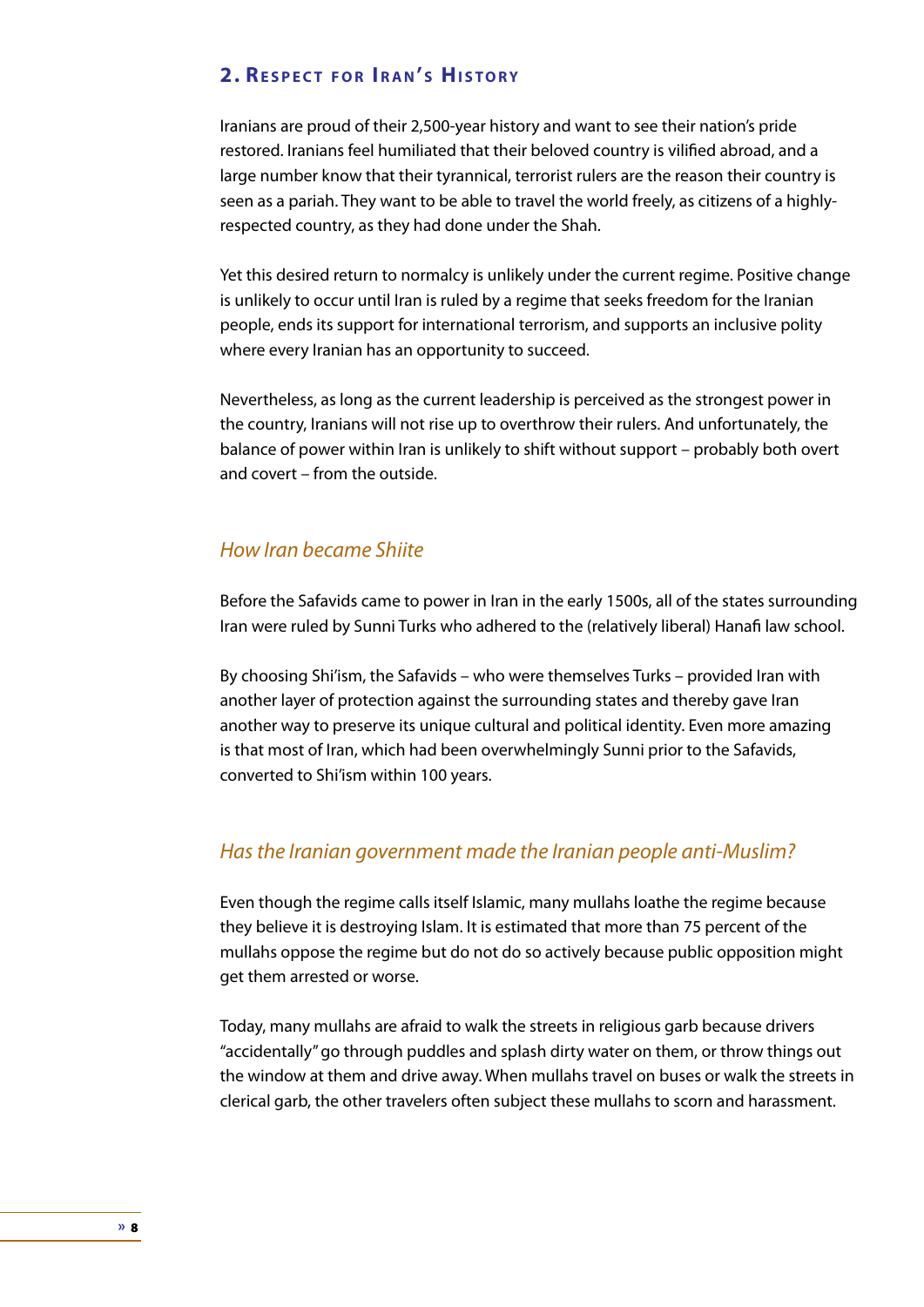#### **3. COMPROMISE AND GOOD-WILL AS SIGNS OF WEAKNESS**

To those in the West, compromise and gestures of good-will are seen as useful tools displaying reasoned thinking, to accomplish mutually beneficial results. Iranians internalize these concepts very differently.

In Iran, compromise is seen as a sign of submission and weakness. Compromise actually brings shame on those (and on the families of those) who concede. By contrast, one who forces others to compromise increases his honor<sup>9</sup> and stature, and is likely to continue forcing others to submit in the future.

Good-will and confidence-building measures are interpreted as a lack of strength or resolve. To Iranians, these measures are seen only as concessions, in the most negative connotation of the word.

One coming from a position of strength will only make a concession if he is absolutely sure that doing so will actually consolidate and therefore increase his power. If one believes that his adversary will gain even the slightest advantage through such a measure, he will never concede an inch.

*Iranians do not consider weakness a reason to engage adversaries in compromise, but rather as an opportunity to destroy them.*

Iranians loathe weakness. Iranians do not consider weakness a reason to engage adversaries in compromise, but rather as an opportunity to destroy them. It is for this reason that measures of good-will and confidence-building should be avoided at all costs.

#### *Talking with the Iranians*

In late 2006, the U.S. ambassador to Iraq and the U.S. commander of the Multi-National Force in Iraq held talks with the Iranian ambassador to Iraq. From the Iranian cultural vantage point, the fact that the U.S. was willing to sit down with Iran was proof that the U.S. was weak and looking for a way out of Iraq. The Iranians responded by escalating the attacks against the U.S. inside Iraq. These attacks only subsided when the Iranians saw America show resolve militarily by responding with great force. Only then did they back down.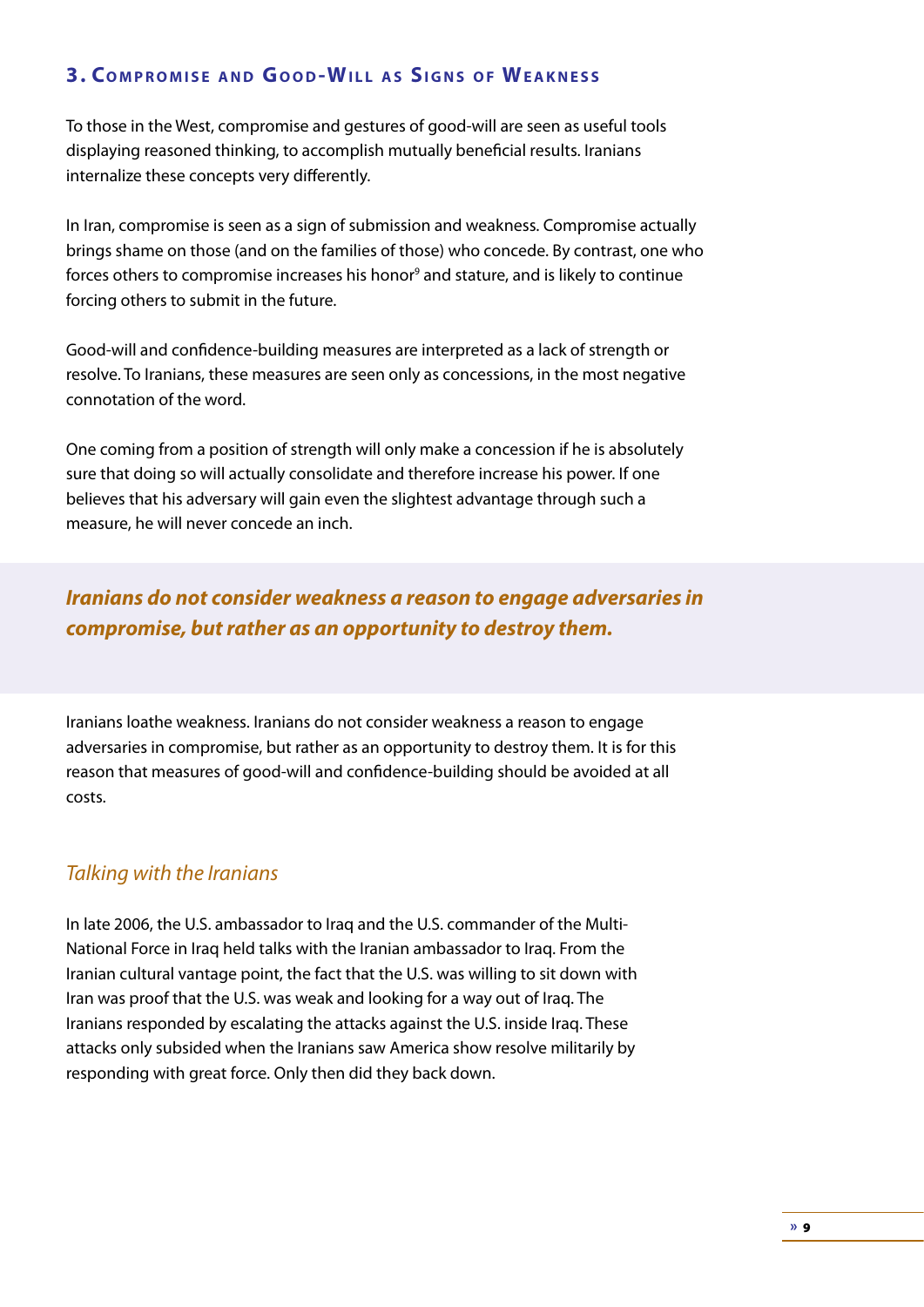Later, when the Obama administration signaled its desire to sit down to negotiations with the Iranians, the Iranians hardened their stand on the nuclear issue. Talking before winning shows weakness, and the Iranian government interpreted Obama's attempts at dialogue as a sign of weakness. What we in the West see as good-will, the Iranians understand as weakness, so they had no incentive to soften their positions. And when Iranians smell weakness, like others in the Middle East, they go in for the kill.

# *Iran's diametrically opposite reactions toward the U.S. and the USSR following responses to acts of Iranian aggression*

During the 1978-79 revolution, why did the Iranians react so vehemently and violently against the Americans, who though not Muslim believe in God, yet kowtowed to the Soviets who were atheists?10

The Iranians feared the Soviets. When harmed, Russians have a reputation for killing people. Americans, on the other hand, have a reputation for trying to negotiate. Our leaders and diplomats often say, "Oh, what have we done to offend you? How can we put it right? Perhaps we can make some kind of compromise?" Iranians see the typical Russian reaction as exhibiting strength. They see America's reaction as exhibiting weakness.

# *Iran released the U.S. diplomats it had held hostage for 444 days an hour before Ronald Reagan became president. They believed Reagan was a cowboy and feared he would "level" Tehran.*

When the Iranian terrorists took U.S. diplomats hostage in 1979,<sup>11</sup> they originally expected to hold them for a few days, hoping to sabotage meetings then taking place in Algiers between U.S. National Security Advisor Brzezinski and Iranian Prime Minister Bazargan. President Carter and his advisors called for negotiations to "end the crisis." The Iranians understood the American reaction as fearful. No one asks to negotiate before he wins. The "student" terrorists saw they had a good thing going and extended the hostage crisis for 444 days. Muslims around the world admired them for humiliating the Americans and restoring Iran's – and the Muslim world's – honor.

When and why did the hostage-holders release the American diplomats? Iran put the hostages on a plane less than an hour before Ronald Reagan became president. The hostages left Iranian airspace when Reagan raised his hand and took the oath of office. The Iranian "students" believed Reagan was a cowboy and feared he would "level" Tehran.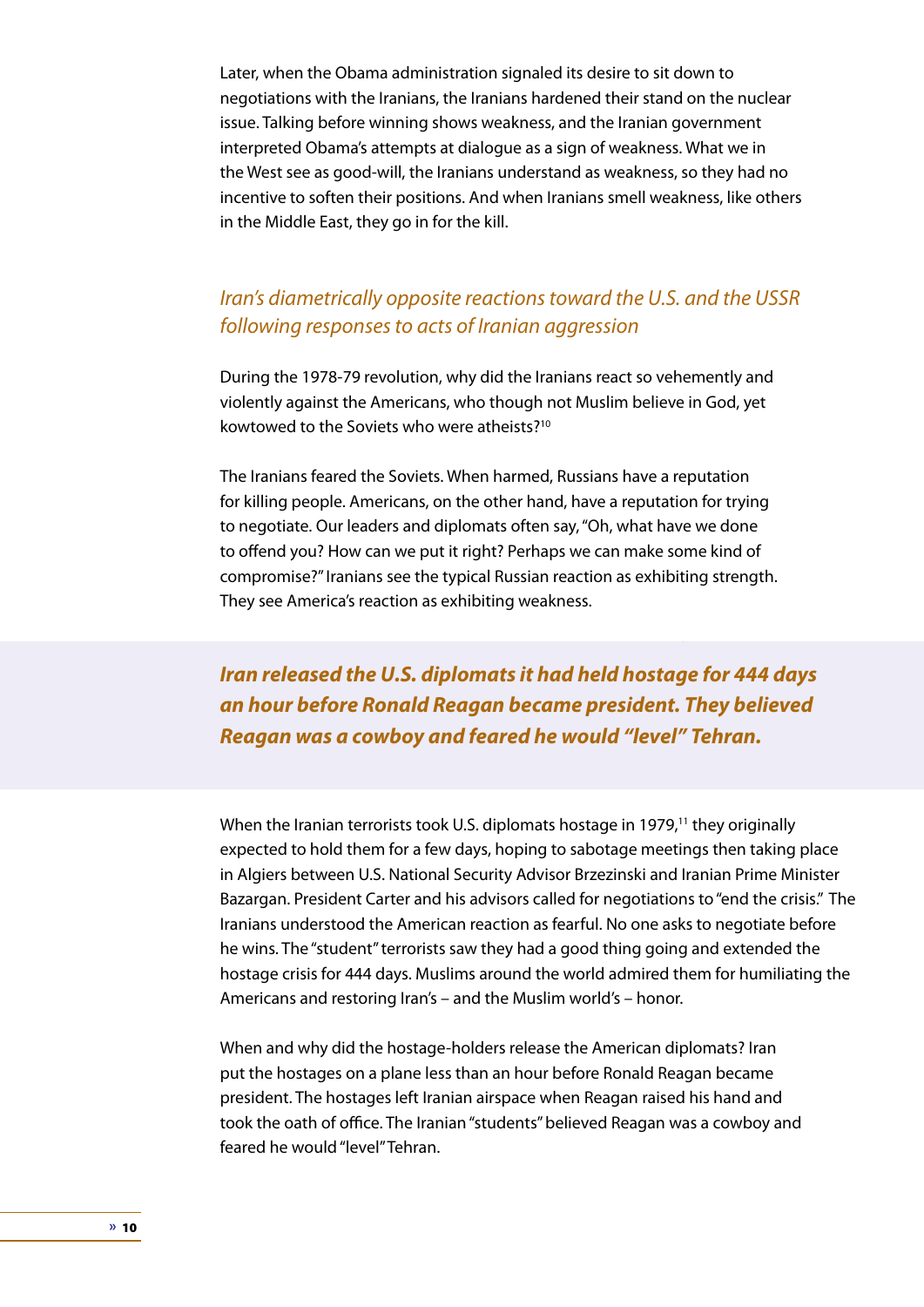Interestingly, during the hostage crisis, a group of Iranian terrorists also occupied the Soviet embassy in Tehran. But they quickly left, because Moscow informed Tehran that if the Iranians did not leave the Soviet Embassy within hours, Tehran would be bombed.

In both the American and Soviet cases, what determined Iranian actions was the credible threat of force versus a position of compromise, not Shari'a laws regarding Christians and atheists.

# *4 . Ketman/Taqiyah***: Masking One 's Tr ue Thoughts – D**ISSIMULATION<sup>12</sup>

Iran is a "top to bottom" society. The flow of information emanates from above and almost never from below. Leaders tell the population what they are expected to do, and the population falls in line. Iranians do not reverse the flow of information. Unless their leaders appear weak, the people do not stand up and tell their leaders the truth.

What Iranians really believe, they usually keep to themselves. Instead, they tell those with power what they think their leaders want to hear. This is the concept of *ketman*, or dissimulation. Iranians do *not* consider *ketman* (*taqiyah* in Arabic) to be lying. And they have developed it into a fine art, which they view positively as a form of self-preservation. Through the rampant use of this device, it is nearly impossible to determine what Iranians really believe.

It comes as no surprise that when Iranians think they aren't being observed, they often do the opposite of what they may have just said they believe. As a result, Iranian rulers have almost no way of knowing what people think, and must resort to manipulation and force to keep themselves in power.

*Ketman* makes it very difficult to measure public opinion, because the primary consideration of people being interviewed is whether and how the interviewer could hurt them. Iranians will only say what they truly believe when they are absolutely sure they will not suffer adverse consequences.

## *The Onion*

It is not surprising that Iranians love the symbolism of the onion to describe their culture. The core of an onion is surrounded by many layers. For more than 2,500 years, Iranians have surrounded themselves like an onion with layers and layers to protect their core. The core is so well protected through layers of obfuscation that Iranians themselves often may not know what their core beliefs are regarding many issues.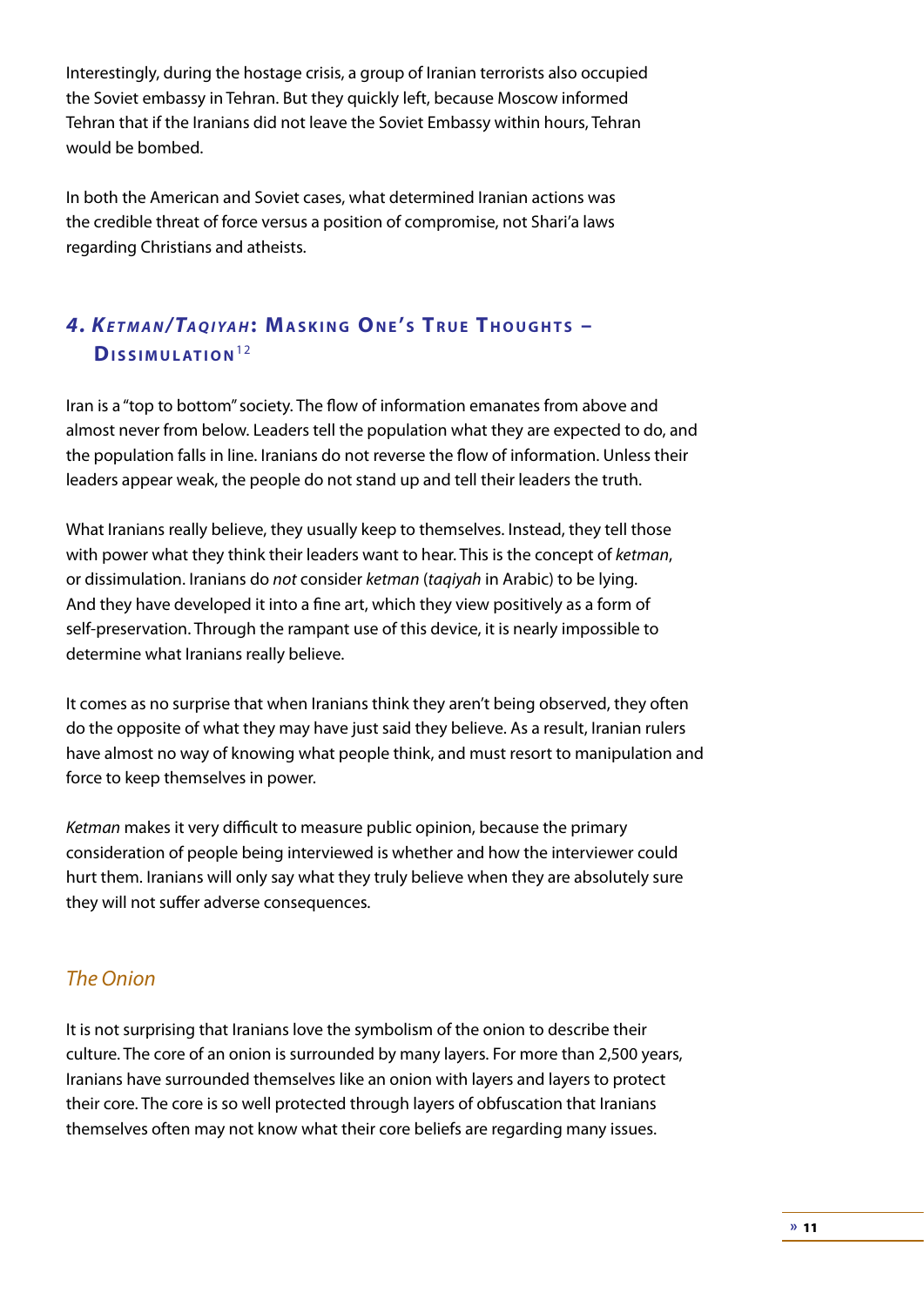#### **5. Dealing with** *Ketman/Taqiyah*

Western cultural biases regarding, and demanding, honesty make it easy to misunderstand Iranians. Iranians believe that history has been unkind to them, and have learned to cope with adverse situations by being warm, gracious, polite, and obsequious. Westerners, especially Americans who place a high value on candor, straightforwardness, and honesty, are often bamboozled by Iranians who know that those in the West are easily taken in by their effusively friendly, kind, generous, and engaging behavior.

# *Iranians put a great deal of thought into determining what they think we want to hear.*

Iranians put a great deal of thought into determining what they think we want to hear. Furthermore, when obvious contradictions are pointed out that Iranians don't want to address, they usually just stare back as if they do not understand or see the logical inconsistencies.

Iranians oftentimes will express empathy and sympathy with beautiful and kind words. But these words will usually not be backed by any action and can often be rendered meaningless. Iranians are very skilled at lulling individuals into traps and pulling the wool over unsuspecting eyes.

It is because of *ketman* that Iranians themselves attach little meaning to words, which are often empty, and place much more emphasis on action. Westerners should similarly judge Iranians primarily by their actions, and place diminished reliance on statements.

## *Compartmentalizing reality: Iranian Ambassador on ABC's "Nightline"*

Shortly after the Iran-Iraq War started, Ted Koppel of ABC's "Nightline" program invited Iranian Ambassador to the UN Mansour Farhang to appear on his program and explain Iran's stance on the war. Farhang had spent many years in the U.S. and was well acquainted with American culture.

Farhang accused the Iraqis of violating international law by having invaded Iran. Koppel responded indignantly, asking Farhang, "How dare you talk about violating international law? You are now holding 51 American diplomats hostage, in flagrant violation of international law. Farhang responded without batting an eyelash: "Your diplomats are our guests."

From Farhang's facial gestures, a viewer would have had no idea that Farhang thought he was lying. And there was nothing Koppel could do to make him say otherwise.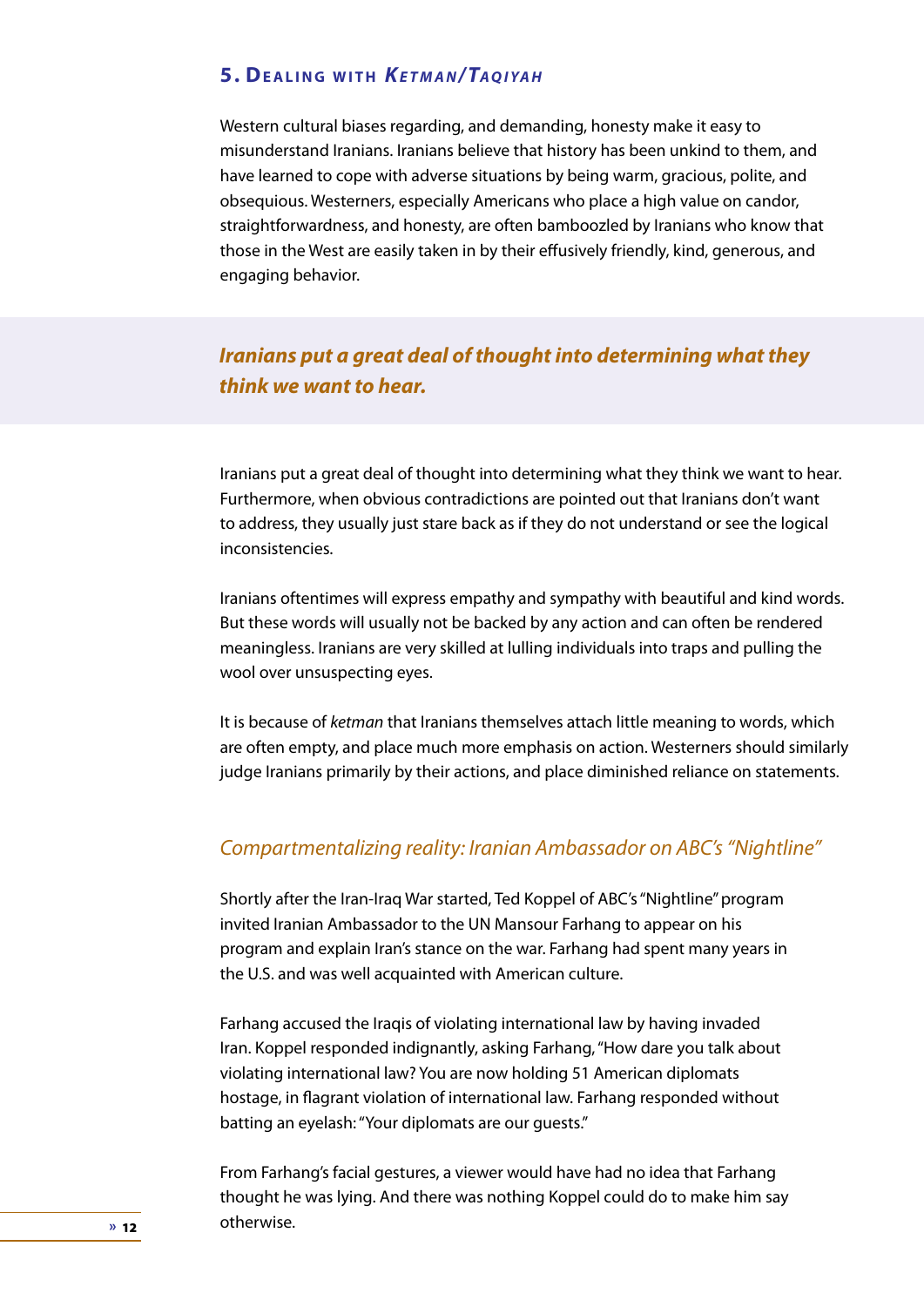## **6.** TRUST, LOYALTY

When the Shah's regime began to totter, many people who had been loyal to the Shah for years went over to the side of the Islamic Revolution. They did this overnight, hoping to protect themselves, their families, their investments, etc.

It is extremely difficult to know precisely where an Iranian's loyalty lies. What matters most to Iranians is survival. Iranians will often make bargains as a means to protect themselves, not as a means of aligning with likeminded individuals.

Iranians are typically not willing to sacrifice much, let alone their lives, for an idea or for a leader. (And when they do, it is almost always as part of large groups.)

Opinions and deeply-held beliefs are secondary. Most Iranians are prepared to diametrically change their opinions the moment they perceive it to be in their interest to do so.

## *Being pro-Shah and pro-mullah at the same time*

Before the revolution, an American noted that a certain family in Tehran hung pictures on the living room wall of themselves with the Shah and the Shah's wife. This family had many American friends. When the mullahs took over in 1979, this family remained in Iran. This seemed strange since, to the outside observer, their wall pictures and friendships with Americans were recipes for trouble with the new regime.

About five years later, another American visited this family in Tehran and dined at their home. The American visitor was told by their mutual American friend about the pictures that had been on the wall. The American visitor noticed that there were photos on the wall of this family with senior mullahs, taken about 10-15 years previously.

After dinner, while drinking coffee in the salon, the American visitor casually mentioned that their mutual American acquaintance had described a very different set of pictures on the wall. The family members laughed and said, "Tell our mutual American friend that the pictures now hanging on our walls were in a very safe hiding place during the previous regime. And tell him also that the pictures he remembered from before are in that very same hiding place."

Iranians, in short, believe they must be ready for anything and these pictures were proof that whatever happened, this family could demonstrate that they supported whoever was in power. Iranians have developed a fine sense of being able to know the exact moment to display whatever pictures or other evidence they need to prove fidelity.

Curiously, this is similar to the old American political adage often heard in Washington: "I have one set of principles. But if you don't like them, I have another."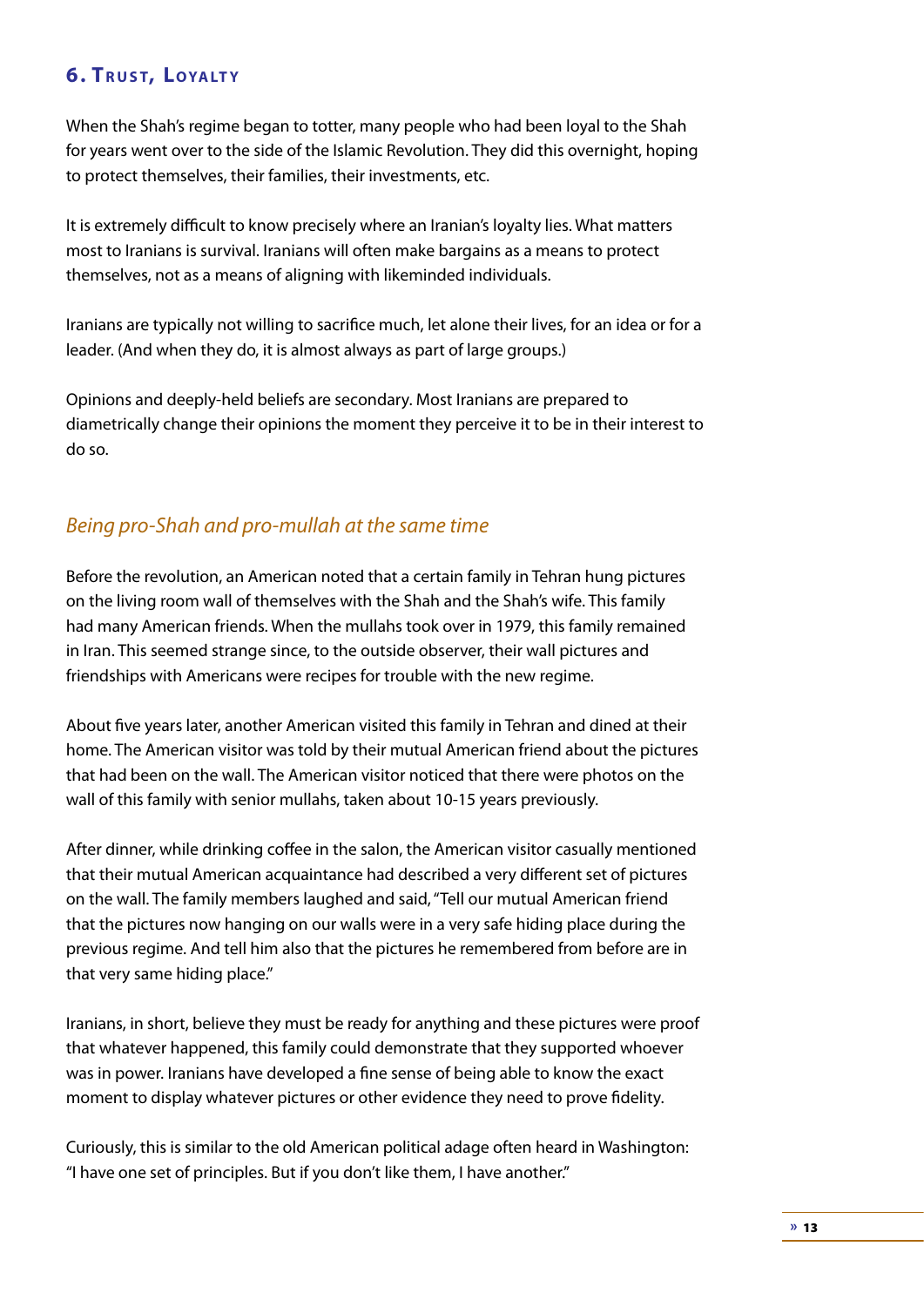#### **7. Keep Your Options Open: Have Fr i en ds i n Ever y Ca m <sup>p</sup>**

Rulers can change their minds in an instant. Coups can happen without notice. For this reason, it is good to have connections – and especially relatives – among all groups vying for power.

It is not uncommon to observe several sons of a single family aligned with various groups. One son may be in a religious seminary, others in various opposition groups, and still others in the bazaar (in the business world). On the surface, it might appear that these sons hold views that are diametrically opposed to each other. But Iranians see this as hedging their bets. Regardless of who comes to power, their family and interests are protected.

#### *The importance of having connections everywhere*

A young Iranian was studying engineering in an American university. He had a brother who was studying to become a mullah in Qom, another brother working with their uncle in the bazaar in Tehran, and another in the Tudeh – i.e., the Iranian Communist party. Still another was very active in an opposition group in Los Angeles. When asked how it was possible that brothers and extended family members seem to be in almost every camp, the student laughed and in a moment of candor said, "You don't understand us. Like any good Iranian family, we hedge our bets. None of us believe in anything in particular. All we care about is our own security. By having someone in every camp, we know that whoever ends up ruling our country, our family will be protected."

#### **8.** THE ART OF NEGOTIATION

Negotiations are opportunities to best others, to demonstrate power, and to defeat opponents. Iranians do not see bargaining as an opportunity to establish win-win situations. Contracts are little more than pieces of paper Iranians will sign, if these papers can advance their interests. Their signatures are not guarantees that they will carry out the terms of the contract.

*With Iranians, offering to come to the negotiation table before winning can escalate violence and invite demands for further concessions.*

In politics, Iranians negotiate only after defeating their enemies. During these negotiations, the victor magnanimously dictates to the vanquished how things will be conducted thereafter. Signaling a desire to talk before being victorious is, in Iranian eyes, a sign of weakness or lack of will to win.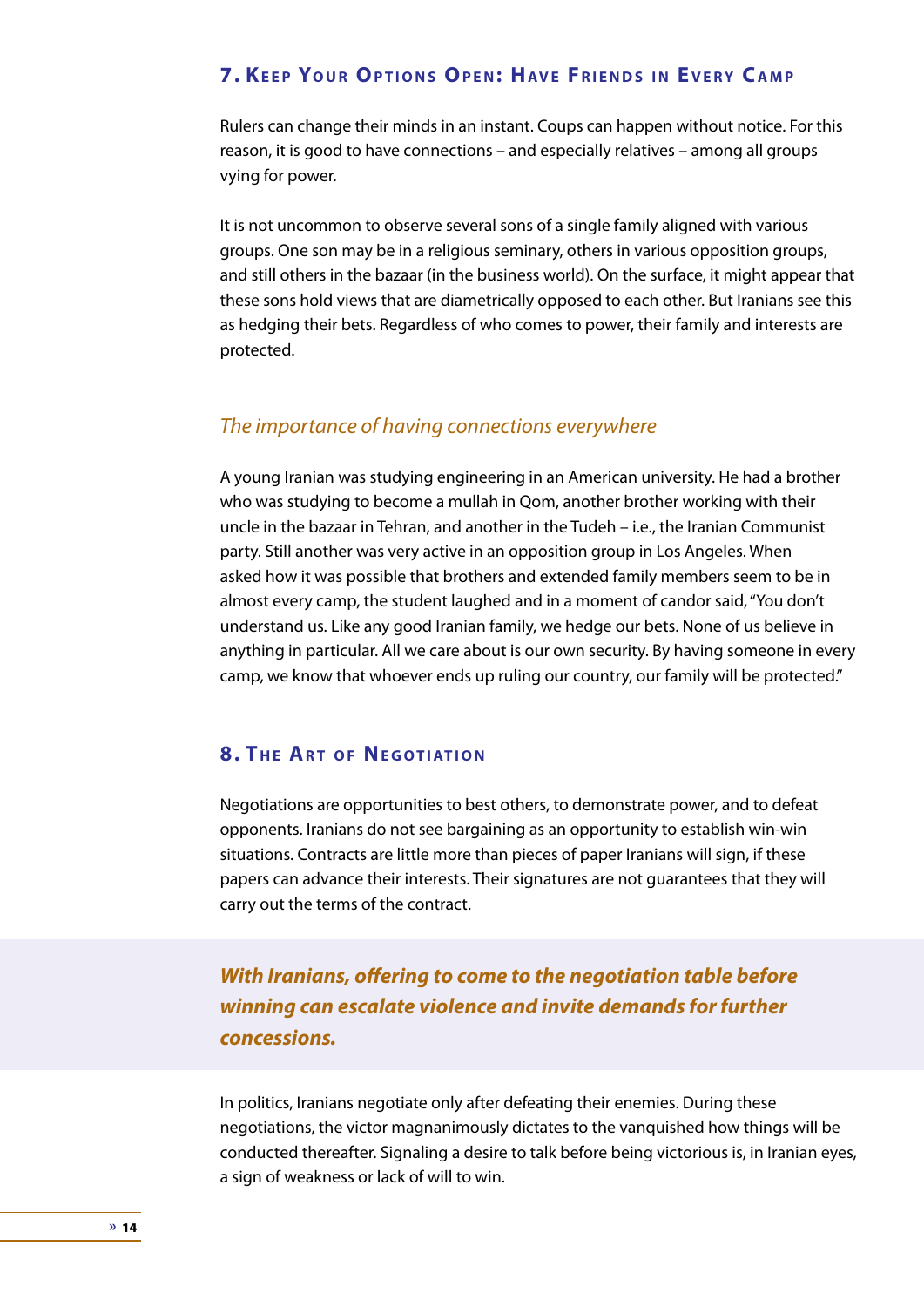Iranians will usually attempt to capitalize on a perceived weakness. When dealing with Iranians, it is important to understand that offering to come to the negotiation table before winning can escalate violence and invite Iranian demands for further concessions.

## *The art of "besting": Business dealings with Iranians*

American businessmen in Iran in the 1970s learned that Iranians often violate signed contracts. If a contract called for twelve monthly payments for work performed over a year, the Iranians typically refused to pay the last payment if it was due after the work was completed. Taking them to court didn't help.

Some smart Americans then devised a creative way – using what they had learned about Iranian culture – to get all of their money in later contracts. The Americans divided up the sum they wanted for the contract into eleven payments and added in a little more money for good measure, with the twelfth payment essentially a bonus for them, knowing that they would likely never receive it. This guaranteed that the Americans got paid what they wanted, and allowed the Iranians to believe they were besting the Americans. Two can play this game.

## **9. Pati en ce : An E ssential El <sup>e</sup> <sup>m</sup> en t i n Iranian Li f <sup>e</sup>**

Iranians are known for the production of beautiful rugs. Rug-making is an art and each rug can take months or even years to complete. Patience is therefore an essential component of rug-making. There is no timeline. The rug is simply finished when it is.

As a result, Iranians have learned how to wait and steadily prepare to reach their goal. By contrast, Western culture calls for delivering instant results. In the Iranian view, the one who can wait out an opponent usually wins.

### **10. The Ga m <sup>e</sup> o f Chess as <sup>a</sup> Window into t he Iranian Mind**

Many centuries ago, Iranians either invented or adopted the game of chess as their national game. This is a game of skill where players calculate at least two or three moves ahead, and similarly calculate the moves that will be made by their opponents.

*Iranians adopted the game of chess as their national game. In a conflict, they think several moves ahead, and carefully consider the moves their adversaries will make in response.* 

Iranians are therefore excellent planners and have a keen ability to compartmentalize thought. In a conflict, they think several moves ahead, and carefully consider the moves their adversaries will make in response. Iranians are great game planners and do their best to leave as little as possible to chance.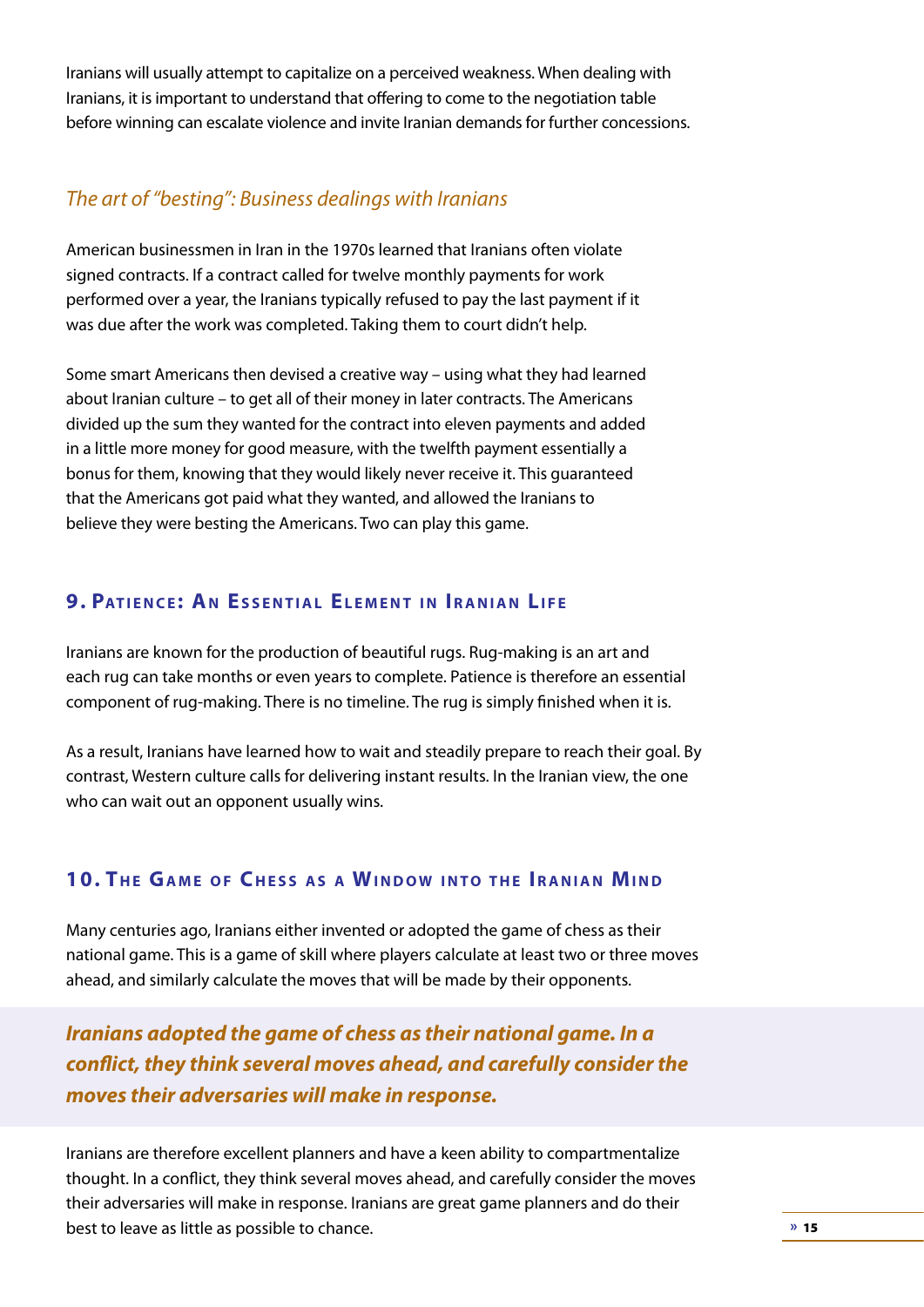*A chess move to protect the Iranian flank: The Iranian government's attempt to return assets to a former senior Iranian official who is wellconnected to senior U.S. government officials*

Many former high-ranking officials under the Shah escaped to the West in 1979. The assets of these officials were nationalized by the Islamic Revolutionary regime. Many of these officials kept out of the limelight, and stayed away from Iranian politics either within Iran or abroad until the mid-2000s.

In the mid-2000s, one of these former officials related the following story: This official had begun to meet with people well-connected in both the American and European governments. As senior Iranian officials began to learn of these meetings, Iran's current government officials sent documents through mutual acquaintances that demonstrated that the family properties had never actually been nationalized, and that the assets of this official living abroad still belonged to him. Moreover, the Iranian government made it clear that it was even prepared to buy the property and transfer the money in dollars abroad.

Why did senior Iranian government officials do this? Because they wanted to ensure that if things go wrong for them in Iran, that they have good contacts outside the country that might be able to provide them a soft landing. The Iranian government officials did not offer to return the property to its rightful owner because it was "the right thing to do." These current officials were simply looking for ways to "prove" that they had been working with the opposition all along, should the current Iranian regime fall. As every Iranian knows, it is important to have allies/contacts in all camps.

Additionally, by dangling the possibility of the return of these properties to their owners living outside the country, the Iranian government also neutralized them. Many of these exiled Iranians realized that if they spoke out against the current regime, they might lose the opportunity to regain their Iranian assets.

In one chess move, the Iranian government managed to neutralize its potential enemies and set up a situation that can protect them from possible revenge, should their government fall.

## **11.** The PURPOSE OF HOLDING MEETINGS

*The fact that a meeting takes place matters much more than what is said at such a meeting. Meetings confer legitimacy and offer prestige.*

Meetings hold enormous symbolism for Iranians. The fact that a meeting takes place matters much more than what is said at such a meeting. Meetings confer legitimacy and offer prestige. When Westerners request a meeting with a particular Iranian, it is perceived as a granting of legitimacy and power that they otherwise might not have.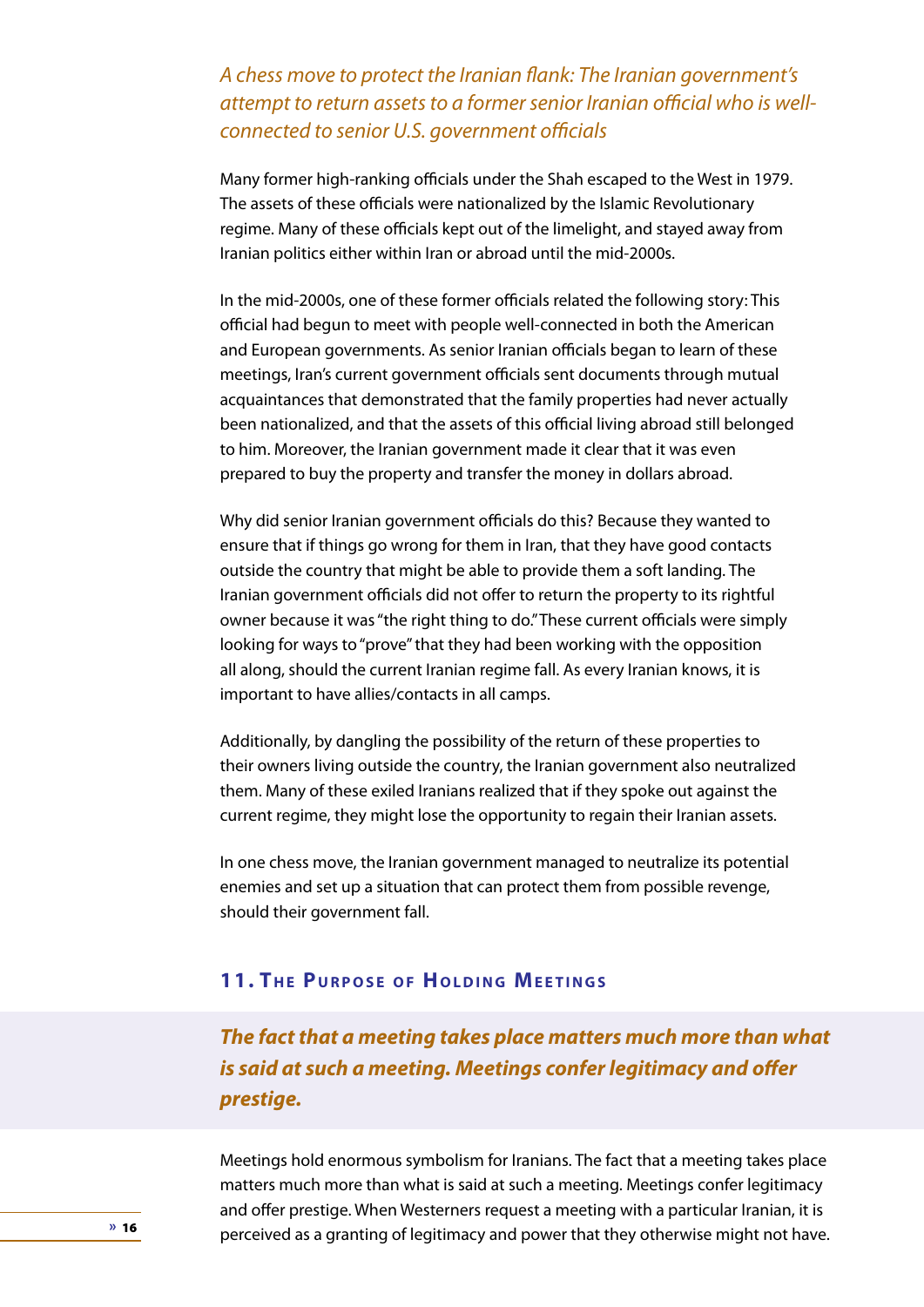## **12. WORKING TOGETHER/COOPERATION**

Though they often profess great loyalty to causes and people, at the core Iranians do not trust each other and they don't trust outsiders. Iranians, therefore, have great difficulty working together. This is one of the primary reasons it is difficult to create a united Iranian opposition movement. Getting Iranians to work together can be like "herding cats," i.e., it is nearly impossible.

Each opposition group leader sees himself as a little Shah, and almost always badmouths or belittles the others until a single force emerges as most powerful. This situation can be immobilizing to policymakers in the West because it becomes exceedingly difficult to know whom to believe and whom to support.

That said, there is a way to make Iranians cooperate. If the Iranians are clearly shown that the strongest powers in the West – the U.S. and its allies – support a particular leader or group, history demonstrates that Iranians will almost assuredly flock to that leader.

## **13. WESTERN STRENGTH**

When the West establishes itself as the most powerful force and shows strength and resolve, Iranians will almost assuredly come on board. They do not want to be on the losing side. If it looks like the West will help to establish one opposition group or individual as leader, Iranians can be expected to jump on the bandwagon.

It is important to note, however, that when confronted with Western power, Iranian leaders, given the nature of their culture, would almost assuredly "modify their views" in an attempt to protect themselves. Faced with American strength, Iranian leaders can be expected to instantly change and oppose exactly what they claimed to support beforehand.

If the West wants to bring about a different type of regime in Iran, it must support those forces inside Iran which demonstrate by their actions that they support Western values and freedoms. At that point, the West is likely to find that Iranians living outside Iran will help provide whatever financial, technical, and political assistance may be necessary to change the regime. $13$ 

Military action may be used as a complimentary tactic to help accomplish the goal of regime change. If military action is eventually required, the targeting of national symbols and leadership strongholds may be enough to demonstrate that the balance of power in Iran is quickly shifting. By applying this principle, the West may not need to bomb Iran's nuclear facilities or launch a large-scale invasion to bring down Iran's rulers and stop the nuclear program.

As Iranians spend a lot of time trying to determine whether a particular party actually wields power, any confrontation – military or diplomatic – is to be avoided until one is clearly prepared to use overwhelming force. Otherwise, any victory will be pyrrhic at best.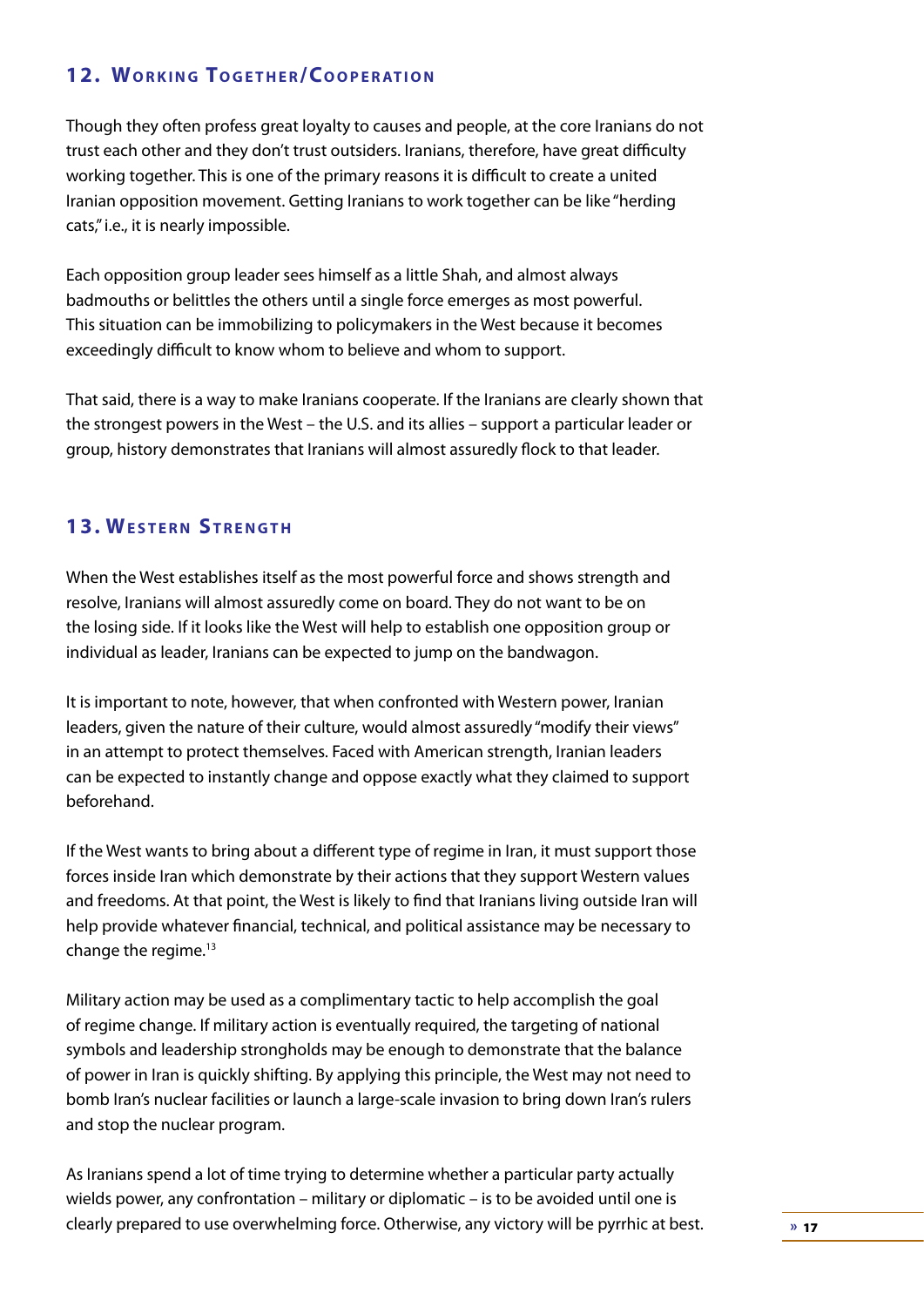#### *How did the Iran-Iraq War end?*

One week before Khomeini called for an end to the Iran-Iraq War, the USS *Vincennes*, an American naval ship stationed in the Persian Gulf, mistakenly shot down an Iranian civilian airplane, killing all 278 people on board. For the U.S., this was a terrible tragedy. The U.S. government apologized profusely for having made such a horrible blunder. For Khomeini and most Iranians, however, this was a sign that the U.S. was now prepared to exercise its power. Most Iranians were absolutely sure that the U.S. had intentionally shot down the plane. To them, this act "proved" that America was showing strength and resolve.

*One week before Khomeini announced an end to the Iran-Iraq War, the USS* **Vincennes***, an American naval ship stationed in the Persian Gulf, mistakenly shot down an Iranian civilian airplane, killing 278 people. Most Iranians were absolutely sure that the U.S. had intentionally shot down the plane in a show of strength.*

About a week later, Khomeini publicly announced an end to the bloody, eight-year war, saying that Iran had to swallow this "poison" in order to prevent dire consequences for the country. From an Iranian point of view, the Vincennes incident proved that the U.S. was willing to use power mercilessly and Iran had therefore no choice but to give in to the apparent American demand to end the war.

#### **14. Mo der n Di sdain for I <sup>s</sup> lam**

Today, even religious figures who love Islam are watching the younger generation of Iranians live the most un-Islamic lifestyles they can get away with. For example, the rage in Tehran among teenagers is to come to parties and take off their outer clothes, revealing amazingly suggestive outfits. They then engage in activities which are un-Islamic to say the least. When asked about Islam, a large number of youngsters, who are very well-informed about the latest trends outside Iran,<sup>14</sup> laugh; and when they feel safe, explain that they are at best indifferent to Islam and at worst disdainful of their religion.

Iranians love to tell anti-Muslim and anti-mullah jokes. Many see Islam as an Arab imposition on Iran. Iranians look down on Arabs and call them lizard-eaters and/or rodent-eaters.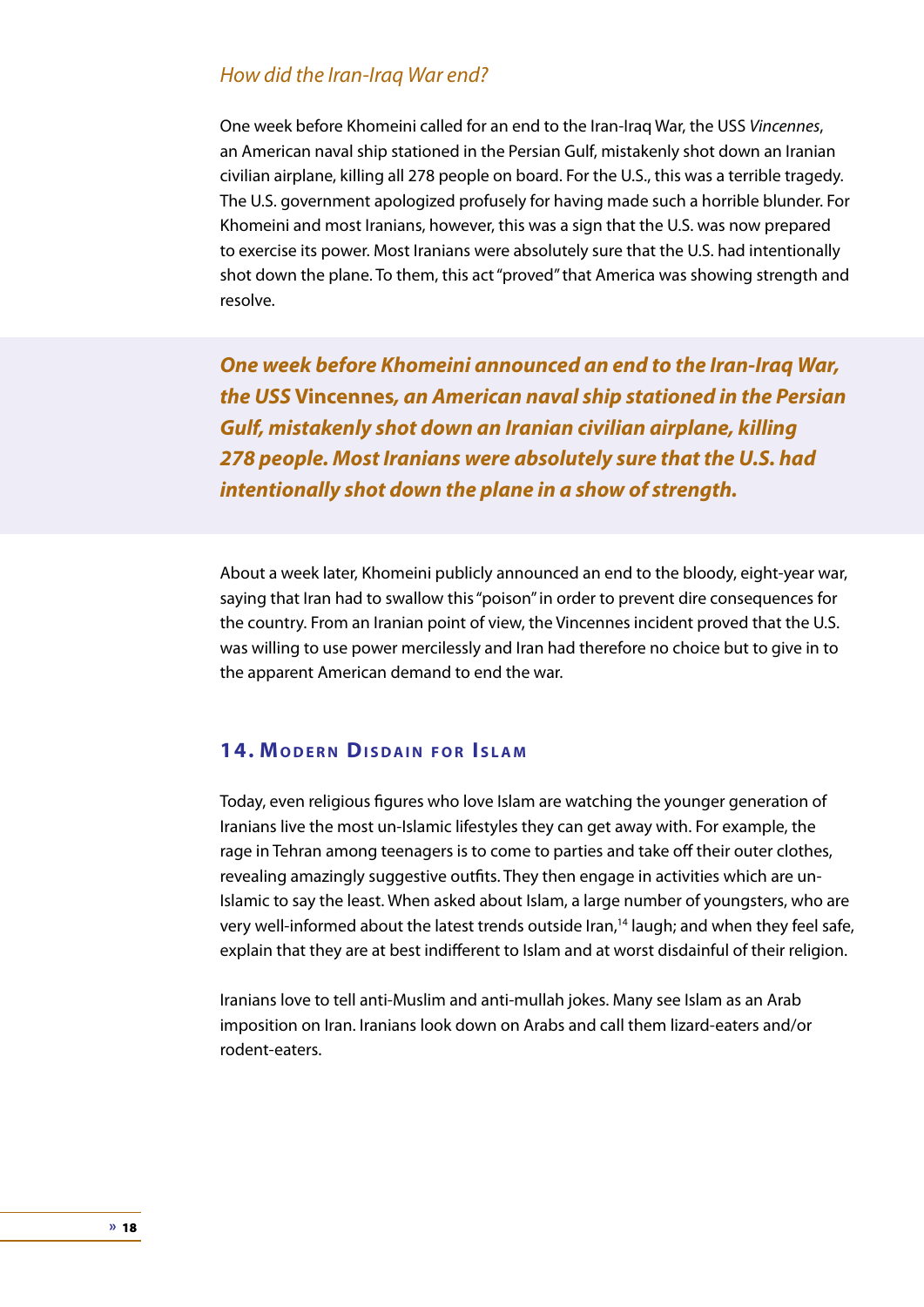## *The sudden emergence of the Baha'i faith*

In the 19th century, the Baha'i faith emerged in Iran. Their prophet, Baha-ullah who was an ex-Shiite, claimed that God sends prophets in every age. This is an anathema to traditional Islam. Traditional Muslims believe that Muhammad was the final prophet; God would send no others after him. The Baha'is disagree.

Converting to the Baha'i faith is apostasy according to Muslim law, which is punishable by death. But as the Baha'is won militarily, significant numbers of Iranians converted to the Baha'i faith. When the tide turned and the Shiites started winning, people reconverted to Shi'ism, often claiming that they never had converted to the Baha'i faith in the first place.

The people's reactions were typically Iranian. In each case, they shifted their allegiance to the winner. This begs the question of whether Iran could leave Islam. In the end, Iran adopted Islam as a way of protecting itself against the foreign conquerors. Could it be discarded if no longer needed?

This story might also explain why numbers of Shiite Iranians in the West are converting to Christianity,15 but other non-Iranian Muslims are not.

## **15. The Nucl ea r I ssue**

The Iranian government claims that it needs nuclear power for domestic energy consumption. This claim is curious because Iran has the second largest proven energy reserves in the oil-rich Gulf, and because the country exports electricity to both Iraq and Afghanistan. So if Iran needed energy, it could use the power it exports for its own internal needs.

For the Iranian government, the nuclear issue plays a double role. When Iran acquires nuclear bombs, it will gain the political independence it needs to dominate the Middle East, and to promote its form of Shi'ism throughout the Muslim world.

*When Iran acquires nuclear bombs, it will gain the political independence it needs to dominate the Middle East, and to promote its form of Shi'ism throughout the Muslim world.*

Iran's leaders are being very sly in this regard. Iran's government knows that all Iranians, wherever they live, feel personally attacked when Western leaders say that Iran should not be allowed to have nuclear weapons. Iranians look around them and see that others in their neighborhood such as Russia, Israel, Pakistan, India, and China all have the bomb. To say that Iran shouldn't have the bomb is considered an affront to Iranian patriotism.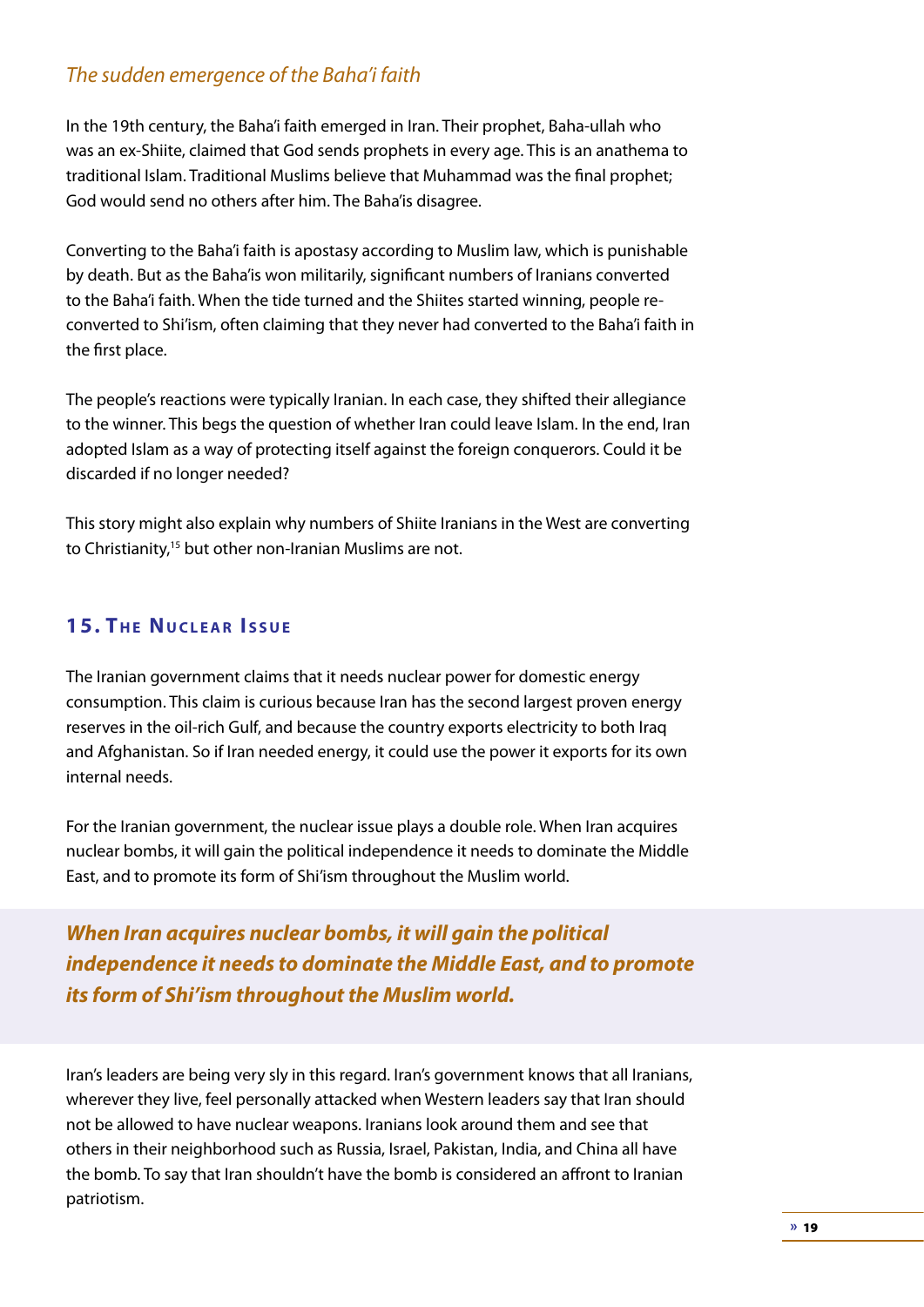Using a little ingenuity, we could drive a wedge between the Iranian government and the Iranian people. We should make clear that we are not opposed to Iran acquiring nuclear weapons. We are only opposed to the current government having a nuclear arsenal because it is the largest state-sponsor of terrorism in the world. If Iran had a government which was more concerned with the welfare of its own people, instead of meddling in the affairs of others, it would be much less likely to use such weapons if it had them.

If the current government acquires nuclear weapons, it might very well use them and cause the outside world to retaliate against Iran. We should remind the Iranian people that if the current Iranian government had nuclear weapons and used them, the outside world would have to retaliate, which could result in the deaths of countless Iranians.

# *Ahmadinejad's popularity among the (non-Iranian) masses throughout the Muslim world*

Ahmadinejad was a virtual unknown in the Muslim world before the Revolutionary Guards/Basij engineered his first presidential election.16

And while Iranians would normally pursue their agenda non-confrontationally, by sweet-talking their enemies, Ahmadinejad has been acting in surprisingly atypical fashion, by being direct and crass with the so-called enemies of the Islamic Republic.

Ahmadinejad has denied the Holocaust, called for the liquidation of Israel, and has stepped up the pursuit of nuclear power – in blatant violation of UN resolutions.

The passive reaction of the international community to Ahmadinejad's words and actions have demonstrated to the Muslim masses – especially to the Sunnis – that their own leaders are traitors because they either could not or would not stand up to the West and help restore Islam's honor.

This is why Ahmadinejad's picture has been put up throughout the Muslim world, even in places such as Malaysia and Indonesia where there are few, if any, Shiites. And this explains why he has become something of a folk hero throughout the Muslim world.17

Many Muslims, especially among the Sunni masses, believe that Ahmadinejad and Khamenei – even more than Khomeini – is succeeding in restoring Islam's honor by acquiring the most powerful weapon in the world. (This, of course, petrifies/terrorizes the Sunni Arab kings, tyrants, and dictators who realize that a nuclear Iran is even more threatening to them personally than to Israel, Europe, and the U.S.)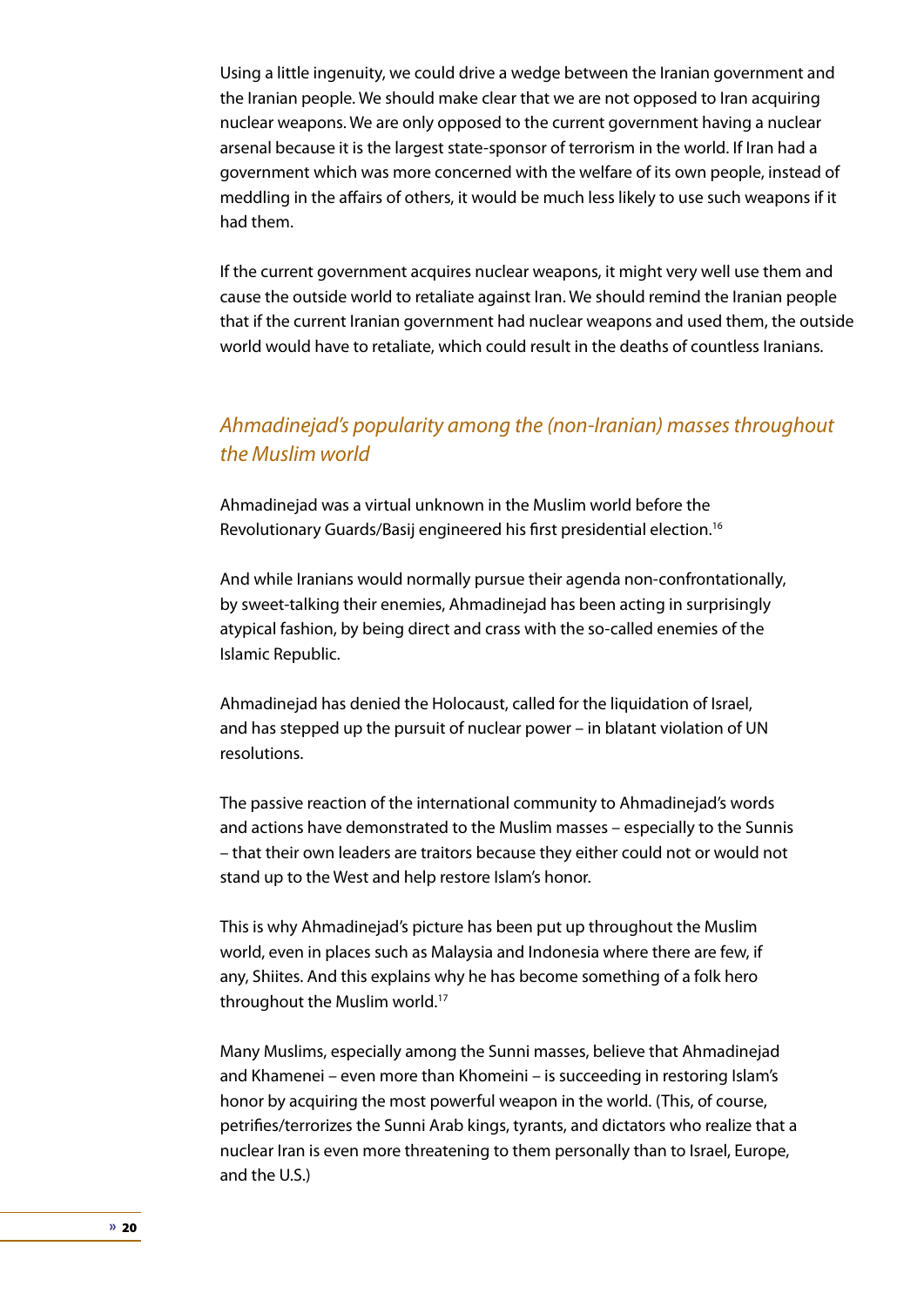# **Conclus ion**

Clearly, in many aspects, Iran's ancient culture is very different from the West. It is, therefore, not surprising that we are often perplexed by how Iranians act. Unfortunately, all too often we have insisted on employing mirror-imaging, or seeing Iranians as we see ourselves. This has enabled Iran to continually outsmart the West.

Iranians may be skilled chess players, but the West has produced many more world-class chess players than has Iran. With a little ingenuity and gamesmanship, the West should be able to outfox the Iranians at their own game.

Using the ideas presented above, Western leaders might consider meeting publicly with opposition leaders, supporting Iranians who want to liberate their homeland from tyranny, and numerous other measures which could weaken the current regime's control and eventually bring it to its knees.

But if the West is to succeed, Iranians must be convinced, in terms they understand, that America is prepared to establish itself as a powerful force and help the Iranian population liberate themselves from the tyranny under which they live.

In short, if the West will step back and consider how best to understand and use Iranian culture in order to accomplish policy goals, there is a good chance of devising policies that will benefit the West, the Iranian people, and the world.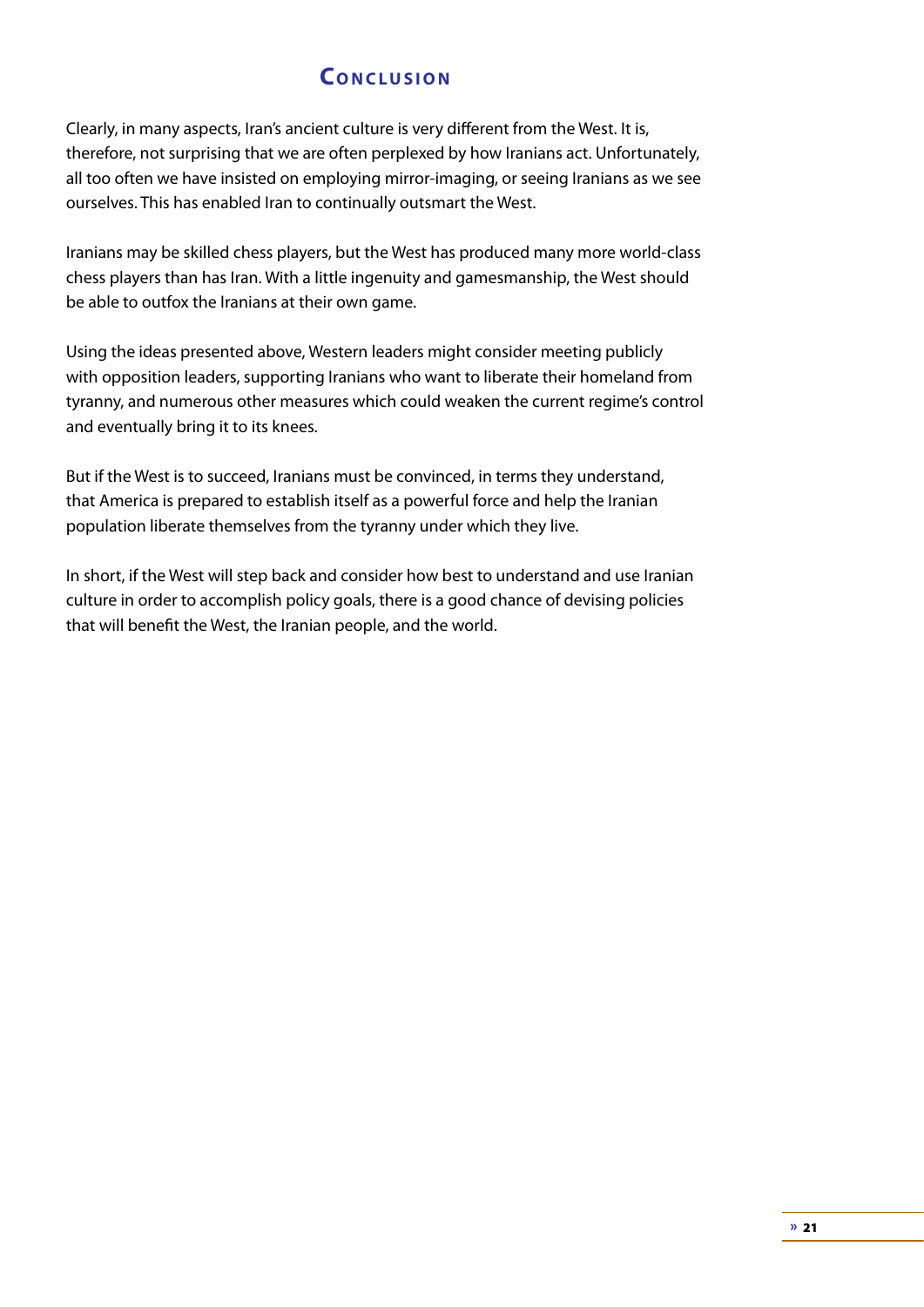#### **No t es**

- 1. Sunni Arabs' loyalty lies primarily with the Arab people, not necessarily with a particular country.
- 2. Until the Arab conquests, the overwhelming majority of the peoples of today's Arab world spoke Aramaic, a language closely related to Arabic. The peoples of North Africa (mostly the Egyptians and Berbers) spoke Hametic languages, which are linguistically related to the Semitic languages. Iranians spoke what we today call "Middle Persian," which was an Indo-European language.
- 3. Persian was first revived in Samarqand and Bukhara, in today's Uzbekistan. These cities were and still are culturally and linguistically typically very Persian. (Since the Soviet period, Persian has been called Tajik in Central Asia. Yet Tajik, Dari in Afghanistan, and Persian in Iran are different names for dialects of the same language.)
- 4. Even the name "Baghdad" is Persian, meaning "God gave."
- 5. We only know about the male line. According to classical Islamic rules, the ruler of a state must be descended from the male founder of the state. For Muslims, the mother's line is rather unimportant and we know very little about the rulers' mothers. It would not be surprising if we someday learned that their mothers were Iranians/Persians.
- 6. Interestingly, the Iranians call themselves "*Bod Parast*," which means "idol worshippers." "Idol" here means a strong leader. (As an aside, the word "*Bod*" originally comes from the word "*Buddha*," whose statues were destroyed by the Taliban in Afghanistan.)
- 7. Theoretically, Shiites are supposed to pattern their lives after a grand ayatollah, meaning they are to follow his religious dictates and support him financially.
- 8. These students would not have gotten into trouble by mentioning his name because he was known to keep out of politics.
- 9. For Iranians and other Middle Easterners, honor here mean "what others say and think about you." This view of honor has little to do with the Western view of honor – i.e., doing the right thing.
- 10. In Islam, atheists such as Communists, in this instance, are to be offered the choice of Islam or death. By contrast, Christians and Jews are allowed to live under Muslim rule, as long as they submit to the rules of the "*Dhimma*," which means that they accept their position as being politically and socially inferior, as second-class, tolerated citizens.
- 11. What follows is taken from the memoirs of the Iranian "student" hostage-takers.
- 12. *Taqiyah* is used by the Shiites, but not rejected by the Sunnis. It appears in the Quran, where Muhammad tells Muslims that under threat of death, you may renounce Islam publicly as long as you do not do so in your heart. *Taqiyah* and *ketman* are Arabic words which were adopted into Persian and are used interchangeably in Persian.
- 13. There is a large and very wealthy Iranian diaspora which has the resources and connections to fund such an opposition.
- 14. It is thought that Persian is either the 3rd or 4th most commonly used language on the Internet, and young Iranians are ingenious at getting around their government's censorship of the Internet.
- 15. Shiites are converting to Christianity specifically in the Netherlands and southern California.
- 16. From what we know, it appears that Ahmadinejad's 1st and 2nd presidential victories were election coups by the Revolutionary Guards/Basij. During the first election campaign, it was obvious that he would lose. After the election booths closed, the vote counting began. From what we know, Ahmadinejad was trailing by a large margin. Around 2:00 a.m., the Revolutionary Guards/Basij entered the place where the votes were being counted and, miraculously, an additional 7.5 million votes for Ahmadinejad were found. He thereby "won" the first round of the elections. Ahmadinejad then easily won the next round of voting and was elected president. As for Ahmadinejad's 2nd election "victory," Iranians understood that the government-announced election results were at best a farce. The government announced the nationwide election results within an hour of the polls closing. If these election officials are to be believed, that would mean that Iran has a much more sophisticated technological system for tabulating election results than all Western countries – a remarkable feat indeed.
- 17. Parallels between Ahmadinejad and Adolf Hitler during the 1930s are striking. Hitler's generals urged him not to invade the Saarland because they feared the West would react militarily and thereby further humiliate Germany. Hitler thought otherwise. When the West did not respond to Germany's remilitarization of the Saarland, Hitler went further, annexing Austria, and after Munich, gobbled up the Czech lands. After each aggressive act, the West either appeased or remained silent. Thus, Hitler proved to his generals that the West was a paper tiger.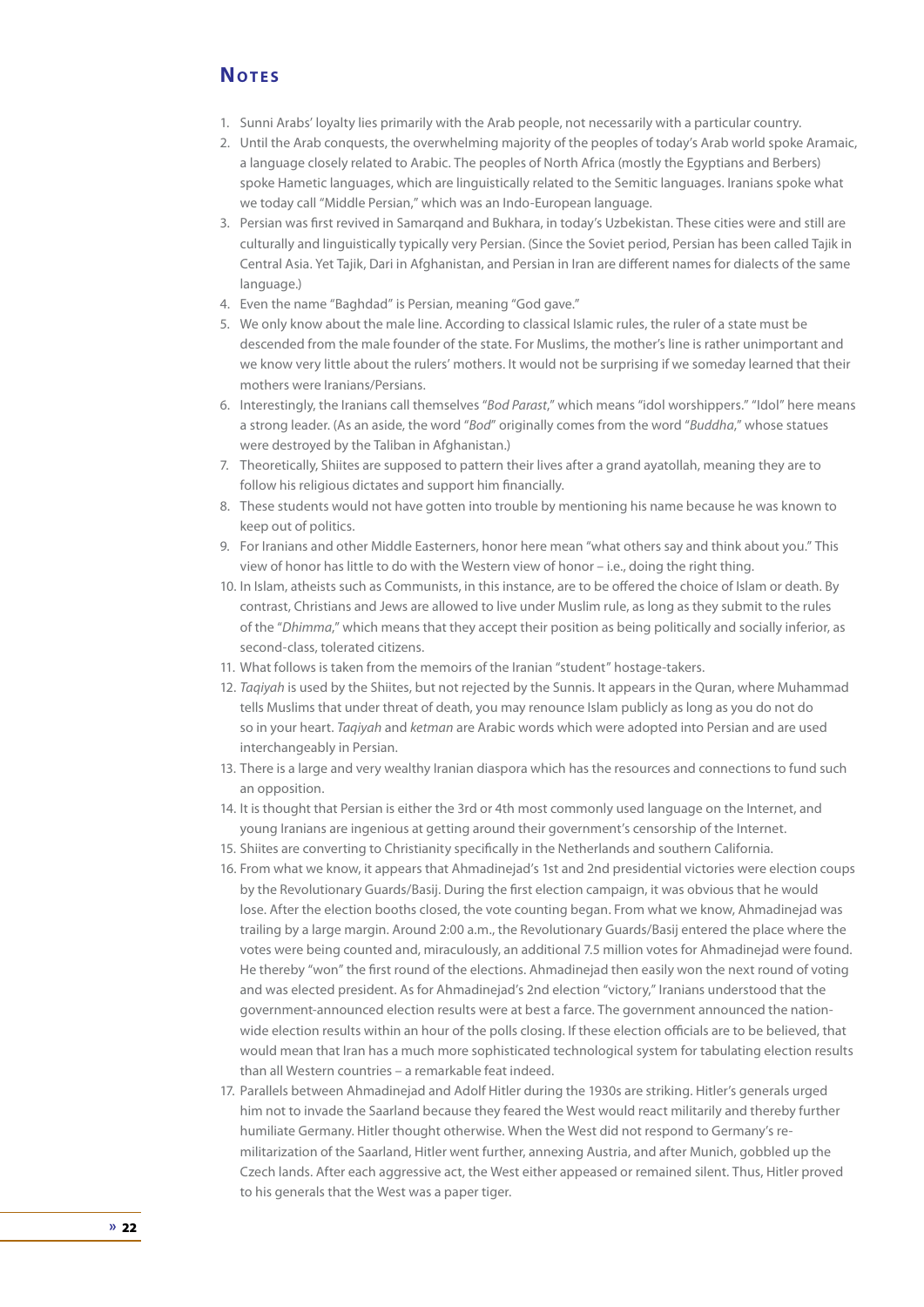## **ABOUT THE AUTHOR**

Dr. Harold Rhode studied in Iran at Ferdowsi University in Mashhad in 1978 at the early stages of the Islamic Revolution. In 1979, he received his Ph.D. from Columbia University in Islamic history. He joined the Office of the U.S. Secretary of Defense in 1982 as an advisor on Turkey, Iraq, and Iran. Since then he has served in the Office of the Secretary of Defense and as advisor on Islamic affairs on the Pentagon's policy planning staff. From 1994 until his recent retirement, Dr. Rhode served in the Pentagon's Office of Net Assessment. He is currently a Senior Advisor at the Hudson Institute, New York.